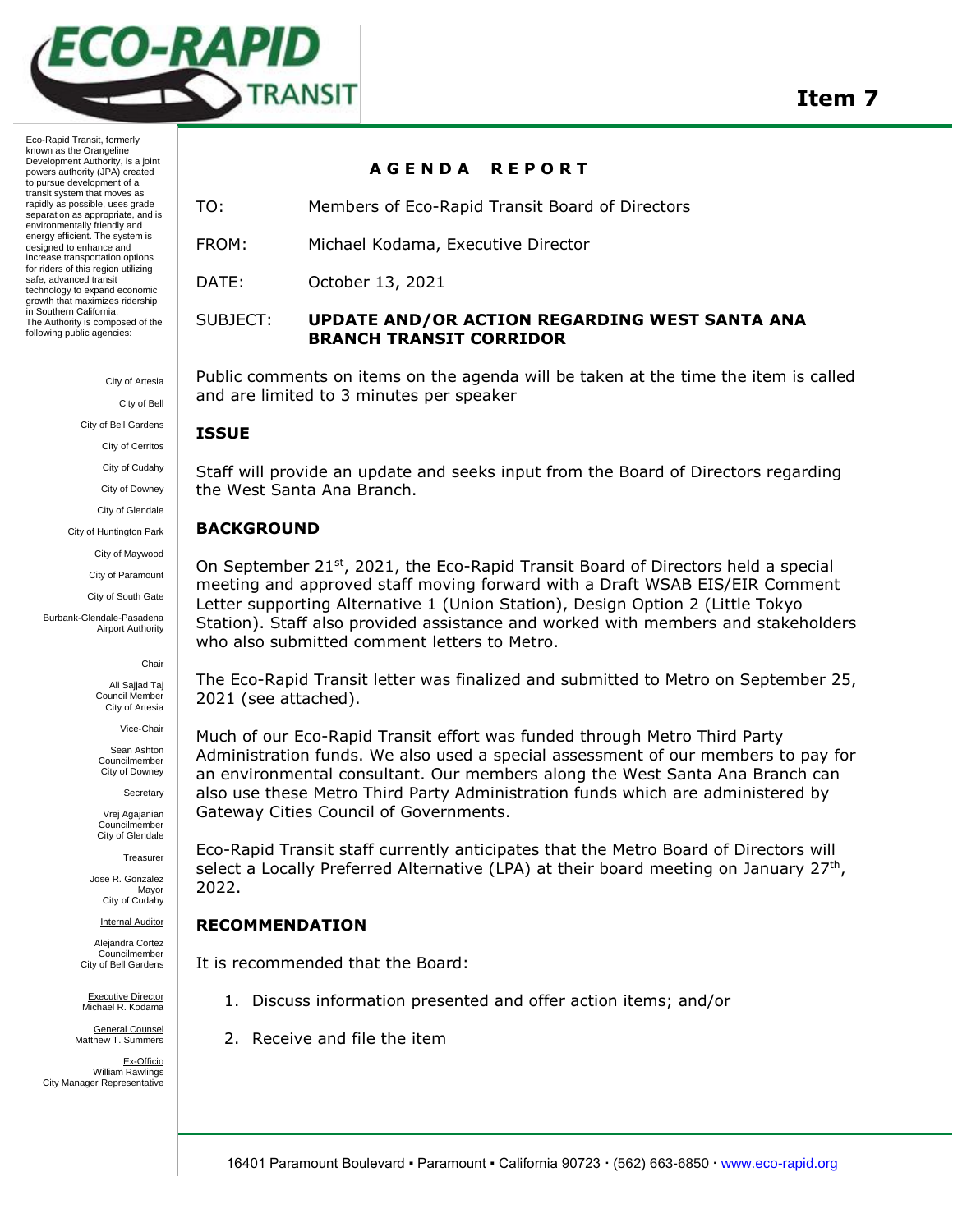September 25, 2021



Eco-Rapid Transit, formerly known as the Orangeline Development Authority, is a joint powers authority (JPA) created to pursue development of a transit system that moves as rapidly as possible, uses grade separation as appropriate, and is environmentally friendly and energy efficient. The system is designed to enhance and increase transportation options for riders of this region utilizing safe, advanced transit technology to expand economic growth that maximizes ridership in Southern California. The Authority is composed of the following public agencies:

> City of Artesia City of Bell City of Bell Gardens City of Cerritos City of Cudahy City of Downey City of Glendale City of Huntington Park City of Maywood City of Paramount City of South Gate Burbank-Glendale-Pasadena Airport Authority **Chair**

Ali Sajjad Taj Council Member City of Artesia

Vice-Chair

Sean Ashton Councilmember City of Downey

**Secretary** 

Vrej Agajanian Councilmember City of Glendale

**Treasurer** 

Jose R. Gonzalez Mayor City of Cudahy

Internal Auditor

Alejandra Cortez Councilmember City of Bell Gardens

Executive Director Michael R. Kodama

General Counsel Matthew T. Summers

Ex-Officio William Rawlings City Manager Representative

Ms. Meghna Khanna Project Manager, Metro One Gateway Plaza, M/S 88-22-7 Los Angeles CA 90012

Re: Comments West Santa Ana Branch Transit Corridor Draft Environmental Impact Statement/Environmental Impact Report

Ms. Khanna,

## **Section 1 – Support Alternative 1, Design Option 2**

Eco-Rapid Transit has reviewed the West Santa Ana Branch (WSAB) Transit Corridor Draft Environmental Impact Report/Statement and **unanimously supports the selection of Alternative 1** (Los Angeles Union Station to Pioneer Station) and **Design Option 2** (Addition of Little Tokyo Station). The Eco-Rapid Transit Board of Directors strongly believes that working together with the Los Angeles County Metropolitan Transportation Authority (Metro) and our elected representatives, we can obtain funding to build this line in an equitable, sustainable and responsible manner. Our communities were strong supporters of Measures R and M transportation sales tax measures that are being used by Metro to fund the local portion of the WSAB light rail project.

As much as we support the project, our cities - especially after the COVID-19 impact on local brick and mortar retail businesses and the subsequent loss of sales tax revenues - do not have the financial means to provide the 3% local match within the required 5-year period. We ask that Metro work with the cities to reduce the amount of local contribution and on identifying non city general fund revenue that can be utilized to satisfy this requirement. Additionally, Eco-Rapid Transit requests that the existing 5-year time frame be extended through the life of the project and that the cities located in the southeast Los Angeles only be required to pay its fair share of the 3% local contribution for the operating segment that directly benefits the Gateway Cities region from Artesia to Slauson.

Eco-Rapid Transit recognizes the importance of balancing the *need* to create a highquality sustainable light rail transit line that can provide 100 years of service with the *cost*. We appreciate the challenge of obtaining sufficient funding to build this project. For our communities, this is also a question of fairness and equity. As a region comprised of Environmental Justice communities that are adversely impacted by environmental and socioeconomic factors which affect the health, environment and quality of life of the local resident on a regular basis, we expect to be treated fairly and given the same consideration as past Metro projects serving other more affluent areas of Los Angeles County. As a **Justice40** project, under the President Biden administration, we recognize the importance of moving forward quickly together to be able to secure the federal funding necessary to complete this environmentally friendly, sustainable and equitable transit project. To help ensure eligibility for this funding the Locally Preferred Alternative should be Alternative 1, Design Option 2 so that the entire line, all possible phases, has a CERTIFIED environmental analysis completed prior to availability of funds.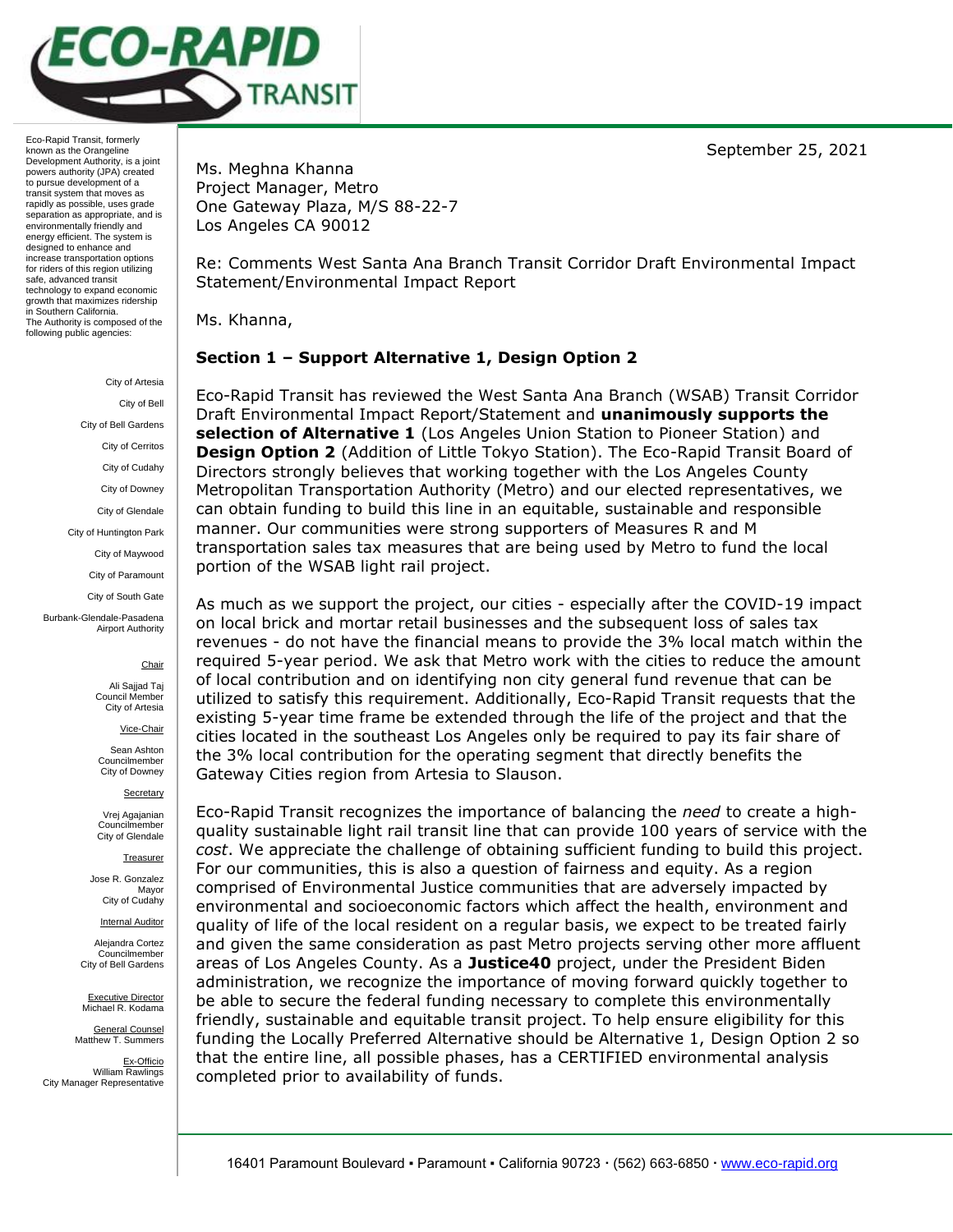

> City of Artesia City of Bell City of Bell Gardens City of Cerritos City of Cudahy City of Downey City of Glendale City of Huntington Park City of Maywood City of Paramount City of South Gate Burbank-Glendale-Pasadena Airport Authority

## **Chair**

Ali Sajjad Taj Council Member City of Artesia

Vice-Chair

Sean Ashton Councilmember City of Downey

**Secretary** 

Vrej Agajanian Councilmember City of Glendale

**Treasurer** 

Jose R. Gonzalez Mayor City of Cudahy

Internal Auditor

Alejandra Cortez Councilmember City of Bell Gardens

Executive Director Michael R. Kodama

General Counsel Matthew T. Summers

Ex-Officio William Rawlings City Manager Representative

## **Section 2 – Eco-Rapid Transit**

Eco-Rapid Transit, also known as the Orangeline Development Authority (OLDA), has been the leading advocate for the WSAB project. Eco-Rapid Transit consists of 12 members including the cities of Artesia, Bell, Bell Gardens, Cerritos, Cudahy, Downey, Glendale, Huntington Park, Maywood, Paramount, South Gate and the Burbank Glendale Pasadena Airport Authority. Since 2002, the members have consistently supported a one seat ride to Union Station (Alternative 1) because of the regional connectivity of a one-seat trip, resulting in a superior vehicle miles traveled (VMT) reduction and resulting in high transit ridership under this Draft EIR/EIS alternatives analysis. Eco-Rapid Transit supports Design Option 2 because it connects our residents to important jobs and activity centers providing direct access to key downtown destinations and beyond to East Los Angeles and eventually Whittier, simultaneously connecting residents from those areas to the job rich industries in Gateway Cities.

Through the leadership of the Eco-Rapid Transit Board of Directors, the WSAB was funded as part of Measure R and Measure M. In the 1980's former Los Angeles County Supervisor Don Knabe, (at the time a Cerritos City Councilmember) proposed a rail line along the West Santa Ana Branch. Since then, Eco-Rapid Transit was formed and then collaborated with Congressmember Alan Lowenthal (then a California State Senator to secure initial funding in Measure R, actively participated in and selected the initial stations in the SCAG Alternative Analysis, contributed to the Metro Technical Refinement Analysis and partnered with Gateway Cities COG to secure Metro funding as part of the 2016 Measure M local transportation sales tax. It must be remembered that together with Gateway Cities COG, we opposed Measure M until Eric Garcetti, Metro Chair and then Metro Board of Directors agreed to accelerate the Measure M funding allocation from FY 2041 to 2028 as part of a public private partnership. Eco-Rapid Transit pledges to continue to partner with Metro to seek and secure financial options to help Metro keep their promise to our communities. This promise includes partnering on federal and state funding requests to build this project in a timely manner using Public Private Partnerships, bonding, financing, and other funding options to complete the project from Artesia to Union Station by 2028.

## **Section 3 – Eco-Rapid Transit Recommendations**

Eco-Rapid Transit, believes the federal and state environmental laws were created to help and protect the health of our communities and concurs with Metro about the purpose and need for the project. Eco-Rapid Transit supports the goals identified in the Draft EIR/EIS as well as the study area identified in the Executive Summary and in Chapter One of the Draft EIR/EIS. However, Eco-Rapid Transit, having worked with SCAG, Metro and the communities through a number of previous studies, does not want to limit the construction of the transit corridor to funds on hand and has the following specific recommendations and comments on the EIR/EIS that support the development of a transit line that is sustainable-environmentally and economically, equitable and creates healthy, vibrant and prosperous communities. We believe addressing our concerns will promote the following values, consistent with NEPA and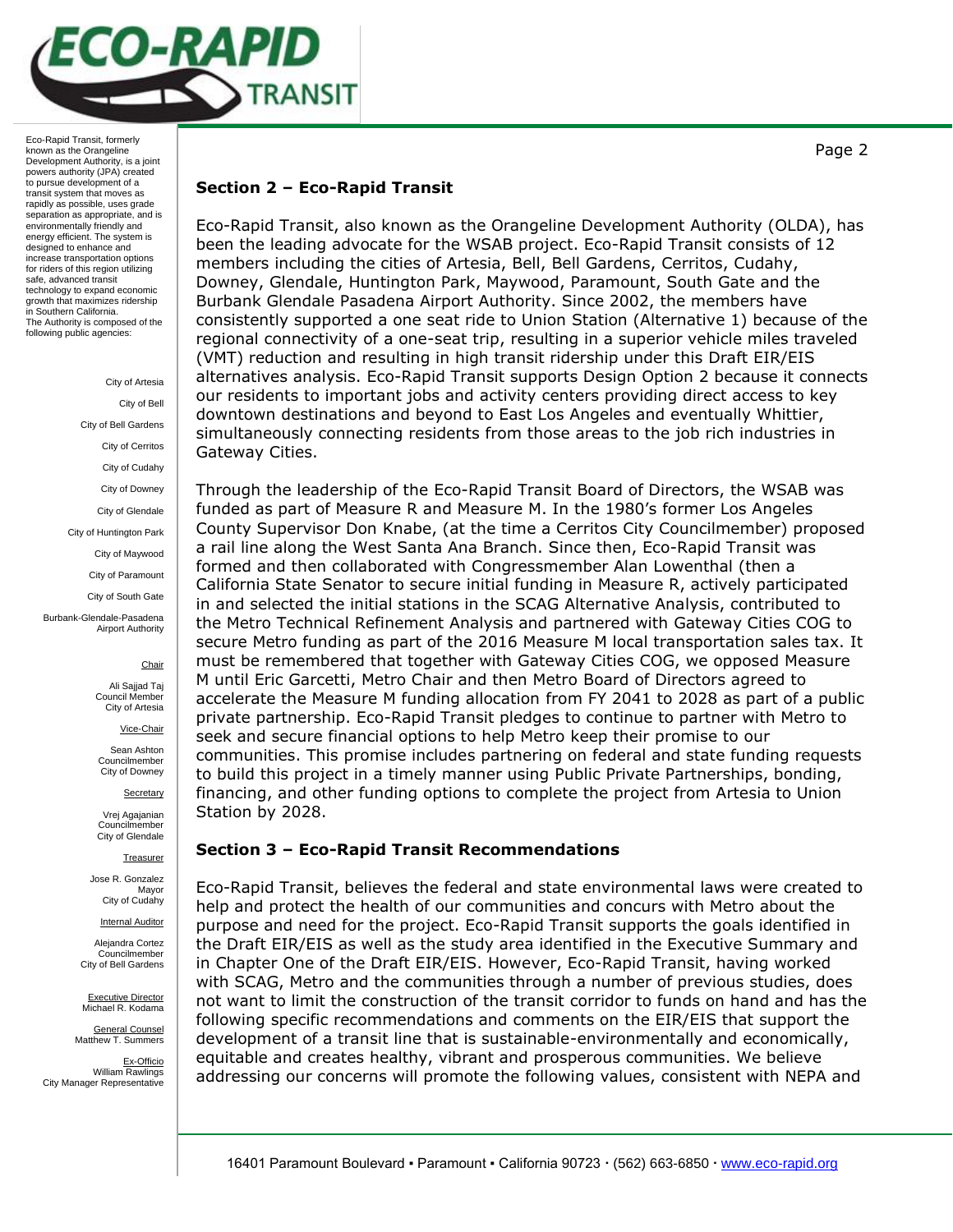

City of Artesia

City of Bell

City of Bell Gardens

City of Cerritos City of Cudahy

City of Downey

City of Glendale

City of Huntington Park City of Maywood

City of Paramount

City of South Gate

Burbank-Glendale-Pasadena Airport Authority

#### **Chair**

Ali Sajjad Taj Council Member City of Artesia

#### Vice-Chair

Sean Ashton Councilmember City of Downey

Secretary

Vrej Agajanian Councilmember City of Glendale

**Treasurer** 

Jose R. Gonzalez Mayor City of Cudahy

Internal Auditor

Alejandra Cortez Councilmember City of Bell Gardens

Executive Director Michael R. Kodama

General Counsel Matthew T. Summers

Ex-Officio William Rawlings City Manager Representative

CEQA laws, as well as the goals of the project. Therefore, Metro should select the project that will:

- Protect the communities and their sensitive land uses from Potential Significant Environmental Impacts.
- Maximize Economic and Community Development opportunities and not preclude them by construction design.
- Maximize opportunities for current local businesses and residents to thrive and not be displaced.
- Maximize Local, State, and Federal funding opportunities with environmental certification of a phased project, acknowledging the possible need for supplemental environmental documents for detailed aspects of each phase.
- Recognize the real impacts and create, implement and monitor mitigation measures that effectively reduce potential adverse impacts to a level of insignificance during construction and following the project completion.
- Build a quality, state of the art, regional transportation line
- Minimize construction impacts including, but not limited to, traffic impacts associated with the diversion of tractor trailers and passenger vehicles onto secondary arterial and residential streets as well as additional construction impacts discussed below.
- Plan for Safety and Security of system during project construction, anticipated future development surrounding the route, and operations through the deployment of video technology at station locations used to supplement local law enforcement.
- Minimize Noise, Vibrations and the generation of particulate matter from constriction and brake dust for all sensitive land uses, receptors and businesses with sensitive receptivity.
- Analyze housing, community development and recreational opportunities at staging and parking sites for the project.
- Promote and provide connections to other modes of transportation along the route including bike and pedestrian trails as identified in local bike plans and existing walking trails and providing adequate parking for residents and workers connecting to transit.
- Analyze potential climate adaptation strategies that promote compatibility of the project with climate change over time.
- Provide adequate parking to support station location on site and/by way of satellite parking structures supporting both transit and local businesses.

## **Section 4 – Additional Eco-Rapid Transit Specific Recommendations:**

Eco-Rapid Transit has specific comments that it suggests need to be addressed to meet the community and system needs as required by environmental law:

1. Bell Gardens and Maywood should be included in all analysis as identified in the WSAB Transit Corridor Study Area map and the analysis in pages 1-4, 1-6 and 1-7. The EIR/EIS needs to include connectivity from the WSAB stations to Bell Gardens and Maywood. Both communities need to be included in first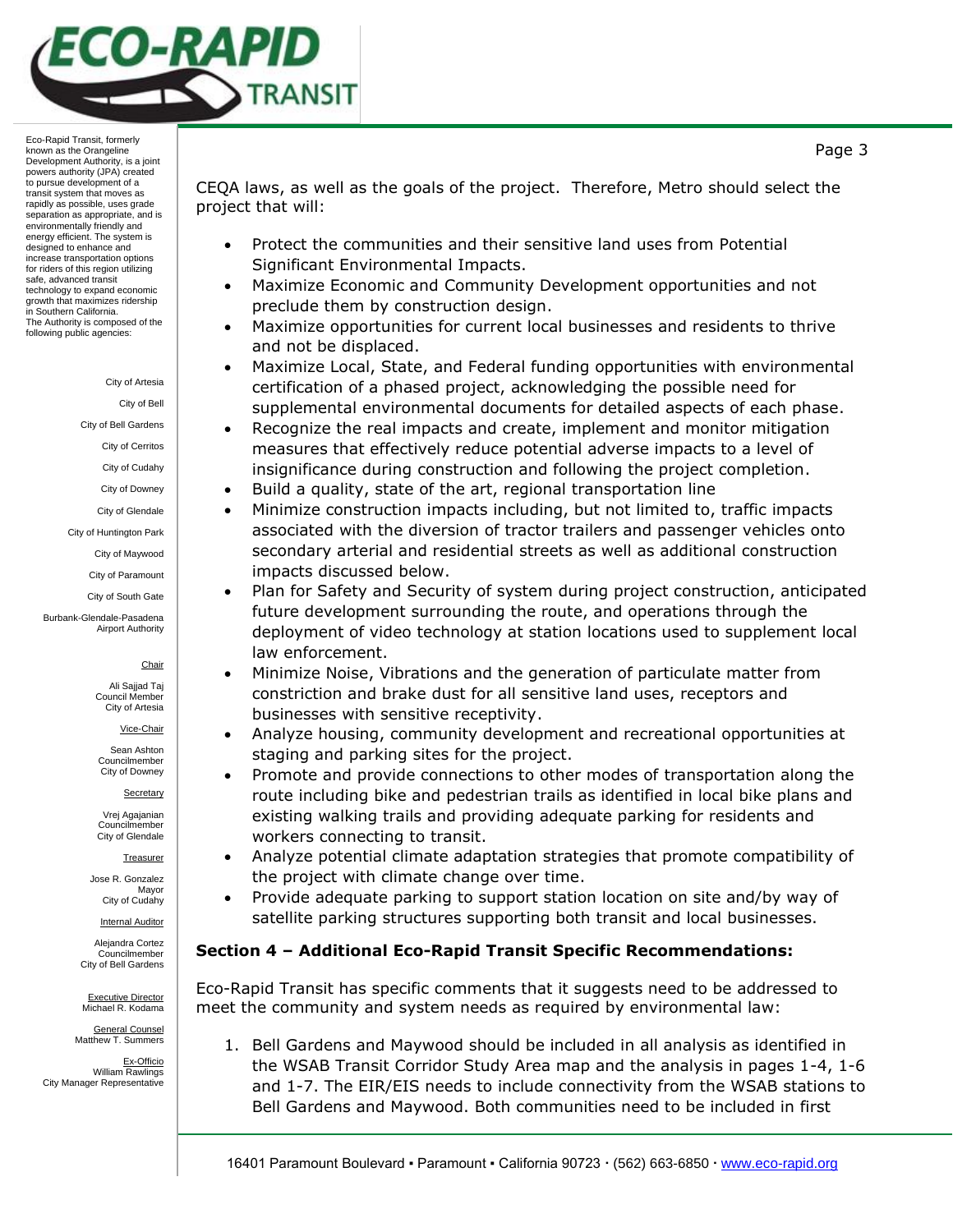

#### City of Artesia

City of Bell

City of Bell Gardens

City of Cerritos City of Cudahy

City of Downey

City of Glendale

City of Huntington Park

City of Maywood

City of Paramount

City of South Gate

Burbank-Glendale-Pasadena Airport Authority

### **Chair**

Ali Sajjad Taj Council Member City of Artesia

Vice-Chair

Sean Ashton Councilmember City of Downey

**Secretary** 

Vrej Agajanian Councilmember City of Glendale

**Treasurer** 

Jose R. Gonzalez Mayor City of Cudahy

Internal Auditor

Alejandra Cortez Councilmember City of Bell Gardens

Executive Director Michael R. Kodama

General Counsel Matthew T. Summers

Ex-Officio William Rawlings City Manager Representative mile/last mile analysis as described in the FTA/Metro/Eco-Rapid Transit/South Gate TOD SIP.

- 2. Impacts to the commercial corridors and businesses require a more robust mitigation program. The corridor is home to three unique historic main streets: Pacific, Bellflower and Pioneer Boulevards. Each will have significant impacts during construction that will need to be mitigated through a business interruption fund. Addition mitigation measures should be developed and implemented to effectively render potential impacts to a level of insignificance at regional shopping centers including, but not limited to, the Los Cerritos Center, Azalea and the Cerritos Auto Square during construction. It should be applied in station areas and along the entire corridor. The mitigations outlined in COM-1, Pg. 4-632 and Appendix CC are insufficient to support these business districts and help them thrive long enough to welcome new business once the line is opened. For example, allocate funding and technical expertise for a community-based marketing, branding and outreach initiative similar to Go Little Tokyo, that is specific to unique main streets such as Pacific Boulevard in Huntington Park, to support local businesses during the construction period. Create programs with the local businesses to support them including similar to the Crenshaw/LAX transit Corridor Community Benefits Program.
- 3. Similarly, as stated in the Draft EIR/S, large portions of the project are in heavily industrial areas. Manufacturing and distributing goods mean there is significant goods movement throughout the street system by way of large tractor trailers. The impacts to the movement of goods will result in the diversion of tractor trailers onto adjacent arterial and residential streets that are not designated for such traffic there by resulting the adverse traffic impacts that are not addressed. Additionally, changes to the streets, freeway access, turns all affect truck traffic—their ability to move through the area and the time it takes for them to travel through the impacted Study Area must be analyzed in greater detail. There needs to be discussions with local municipalities about designating alternative truck routes so as to minimize impacts to the respective communities and local businesses to ensure their needs are met during construction and after operations commence.
- 4. Additionally, in Appendix CC, 5-12 it states that one of the consequences of construction will be the relocation of businesses to other parts of the county. Businesses thrive in areas where resources and labor are available and where their customer base exists. Just because there may be buildings that can house a business elsewhere, does not mean that the subject business should be relocated outside of the jurisdiction nor that they can survive in that new location. A specific business relocation plan needs to be developed that requires businesses to be relocated within the original jurisdiction, to the extent that is feasible. If such an option is determined infeasible, then a market analysis should be conducted to determine the most suitable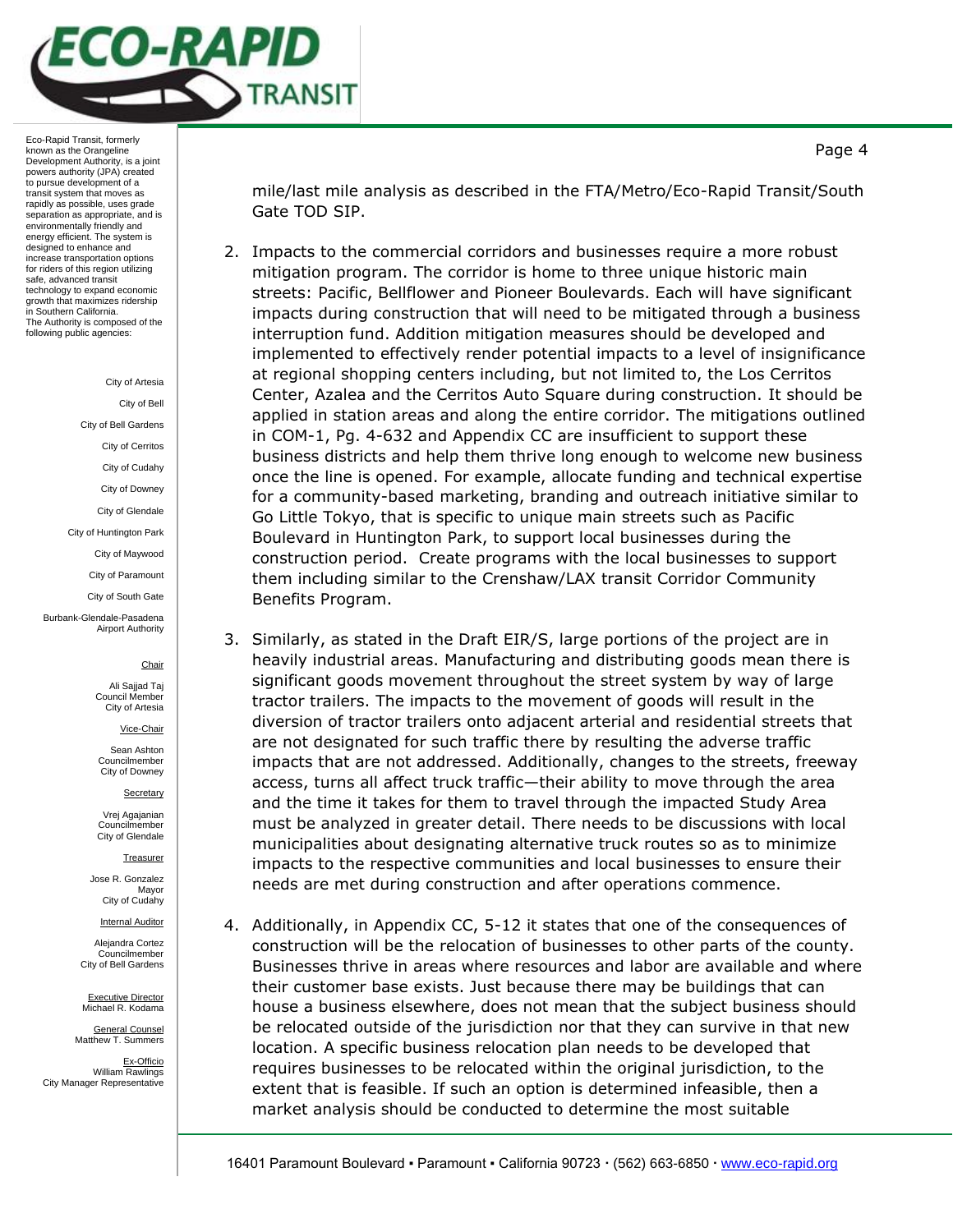

City of Artesia

City of Bell

City of Bell Gardens

City of Cerritos

City of Cudahy

City of Downey

City of Glendale

City of Huntington Park

City of Maywood

City of Paramount

City of South Gate

Burbank-Glendale-Pasadena Airport Authority

#### **Chair**

Ali Sajjad Taj Council Membe City of Artesia

Vice-Chair

Sean Ashton Councilmember City of Downey

**Secretary** 

Vrej Agajanian Councilmember City of Glendale

**Treasurer** 

Jose R. Gonzalez Mayor City of Cudahy

Internal Auditor

Alejandra Cortez Councilmember City of Bell Gardens

Executive Director Michael R. Kodama

General Counsel Matthew T. Summers

Ex-Officio William Rawlings City Manager Representative

relocation property. Loss of businesses means the loss of jobs and potential sales tax revenue for the local municipality. This is an especially difficult impact for this EJ area. Part of the mitigation plan should include local worker hiring and training as well as a plan to utilize local minority business enterprises.

- 5. Metro should conduct an objective feasibility assessment, as requested during the Initial Study, comparing above grade and below grade options at  $183<sup>rd</sup>$ Street and Gridley Road located in the cities of Cerritos and Artesia. The assessment should examine engineering, design and cost factors as part of this analysis. This should be an open process with concurrence and participation from Gateway Cities COG, Eco-Rapid Transit and the cities of Artesia and Cerritos.
- 6. Eco-Rapid Transit supports options, previously discussed publicly, for the potential development of two future stations: (1) at the Rio Hondo Confluence, and (2) in Cerritos between Studebaker and Gridley. While we understand the difficulty of including these stations in the current analysis, we do believe that the current design and analysis must not preclude the potential for these stations to exist in the future. Accordingly, Eco-Rapid Transit request that an environmental assessment be prepared as a supplement to the WSAB EIR/S in order for the Rio Hondo Confluence and Cerritos stations to exist at the discretion of the respective local municipalities.
- 7. Addressing issues of handicapped accessibility, visual blight, neighborhood barriers and sound, Metro should look at new technologies that improve the sustainability and lessen the environmental impact of the transit project, including assessing a low floor vehicle option, wireless charging/electric generation and high resilient rail fasteners. With the exception of Baltimore and LA Metro, all of the other light rail transit systems in the United States and Canada operate low floor vehicles. Since the WSAB line is not proposed to be interconnected with any other Metro light rail lines, this line could use newer technologies without interfering with the existing system. Additionally, throughout the world transit is switching to more energy efficient and sustainable models including electricity generating braking with station charging, which lowers the cost of operations, reduces the number of electric substations required along the route and may provide sufficient electricity to power the station areas themselves. This also would eliminate the need for the catenary system, reducing visual blight and costs.
- 8. Declaring that the entire line is an Environmental Justice (EJ) Corridor, so any negative impact is not of significance, since the entire corridor is treated the same, is an oversimplification of facts and a misreading of FTA's EJ rules. The development of this corridor should be provided the same amenities as other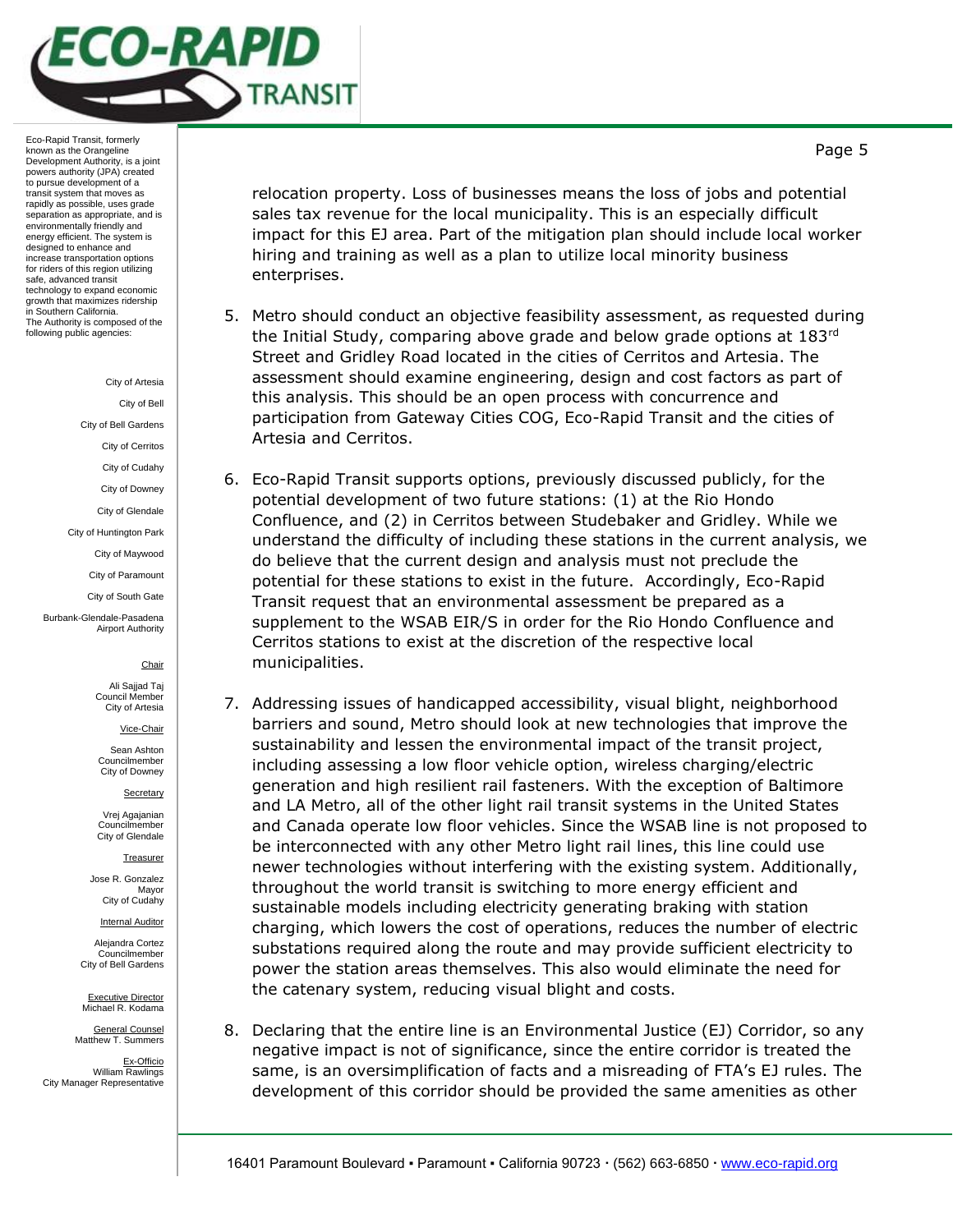

City of Artesia

City of Bell

City of Bell Gardens

City of Cerritos City of Cudahy

City of Downey

City of Glendale

City of Huntington Park

City of Maywood

City of Paramount

City of South Gate

Burbank-Glendale-Pasadena Airport Authority

**Chair** 

Ali Sajjad Taj Council Member City of Artesia

Vice-Chair

Sean Ashton Councilmember City of Downey

**Secretary** 

Vrej Agajanian Councilmember City of Glendale

**Treasurer** 

Jose R. Gonzalez Mayor City of Cudahy

Internal Auditor

Alejandra Cortez Councilmember City of Bell Gardens

Executive Director Michael R. Kodama

General Counsel Matthew T. Summers

Ex-Officio William Rawlings City Manager Representative transit corridors that are not considered EJ. The entire WSAB Transit Corridor Study Area (as illustrated in Figure S-1. WSAB Transit Corridor Study Area) should be analyzed as an Environmental Justice (EJ) Corridor. Metro's own goals for working with EJ communities is to strengthen the networks and create opportunities for the EJ communities to work with Metro for their improvement. This "study" does the opposite of the goal. It does not recognize that a community is designated an EJ community because it has significant environmental issues. Every impact in an EJ community that negatively changes the environment is significant.

- 9. FTA and DOT's guiding EJ principles include: the desire to avoid, minimize or mitigate disproportionally high and adverse human health and environmental effects, including social and economic effects on minority populations and low-income populations. Doing so will help prevent the denial of, reduction in, or delay in the receipt of benefits by minority and low-income populations. The current EJ analysis and lack of adequate mitigations does not accomplish this identified principle.
- 10. Housing is a critical issue for Los Angeles County. The county cannot afford to lose a single residence. Where it is necessary to acquire residential property to construct this transit line, it is also critical to recognize these lost housing units cannot just be lost. One cannot agree with the statement on 4-35 that "there is sufficient replacement housing" in the county. Additionally, this section 4.3 also states the number of occupants incorrectly. The density of individual's living in this area is the highest in the county. Due to the cost of housing, there often is more than one family living in a single-family residence. The housing lost should be replaced by comparable housing types and affordability. This section additionally, like many other sections of the Draft EIR/S makes reference to Metro policies without providing a link to them, so it is very difficult if not impossible to evaluate the fairness to an individual being impacted by property acquisition.
- 11. Housing that loses its backyards may be able to exist, depending on the amount of private space lost, the loss of open space (4.3) also creates negative impacts on residents. These communities are park poor. Removing the backyards further impacts the requirement for private open space. Similarly, removing trees, that help reduce the heat island effect in urbanized areas and create more livable neighborhoods adversely changes its character. Several of the cities have been working hard to plant trees to improve air quality and address climate adaptation in their communities. It is recommended that each tree removed, be replaced with two comparable trees deemed most suitable for the placement with corresponding upkeep until such trees are fully established. It is important for the communities and will help mitigate the corridor's impact on the environment.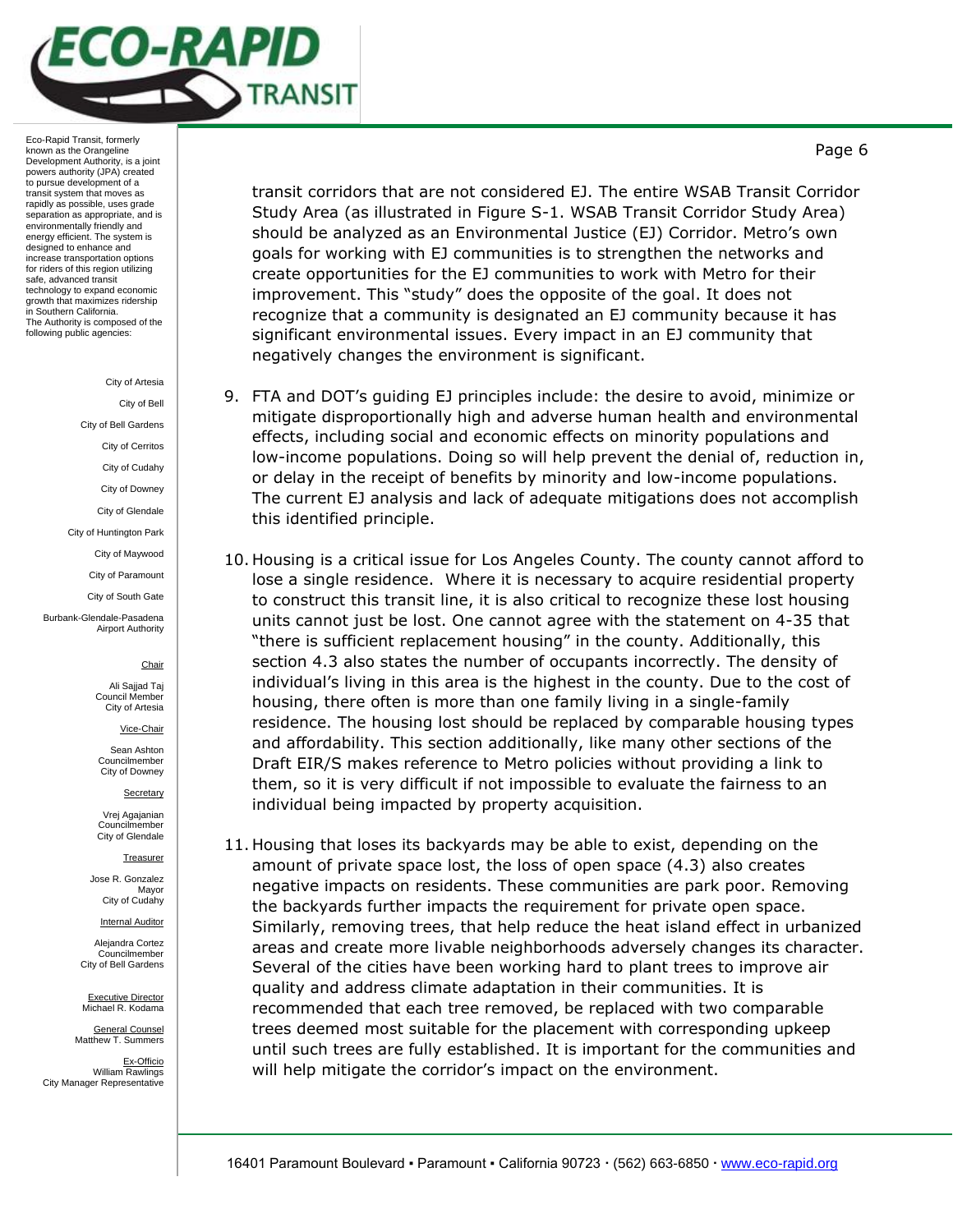

City of Artesia

City of Bell

City of Bell Gardens

City of Cerritos City of Cudahy

City of Downey

City of Glendale

City of Huntington Park

City of Maywood City of Paramount

City of South Gate

Burbank-Glendale-Pasadena Airport Authority

**Chair** 

Ali Sajjad Taj Council Member City of Artesia

Vice-Chair

Sean Ashton Councilmember City of Downey

**Secretary** 

Vrej Agajanian Councilmember City of Glendale

**Treasurer** 

Jose R. Gonzalez Mayor City of Cudahy

Internal Auditor

Alejandra Cortez Councilmember City of Bell Gardens

Executive Director Michael R. Kodama

General Counsel Matthew T. Summers

Ex-Officio William Rawlings City Manager Representative

- 12. Metro should work with Eco-Rapid Transit, Gateway Cities COG and the Gateway Cities City Manager Technical Advisory Committee (TAC) to expand the definition of the local 3% contribution to Include the planning and projects of cities that they have undertaken in anticipation of the development of this line. Cities and government agencies have been working together for over 20 years in anticipation of this project as evidenced by Caltrans improvements on the I-105-Freeway as well as related improvements along the corridor completed by local municipalities that support the WSAB. These planning and implementation costs incurred by cities should be included in calculating the local 3% funding contribution. An additional issue of fairness and equity is that Gateway Cities should only pay the 3% local contribution for the portion of the line directly adjacent to Gateway Cities. The City of Los Angeles should cover the Los Angeles portion of the line. An example of how this was done in the past is illustrated in the example of Inglewood and Los Angeles along the Crenshaw Line.
- 13. Whichever Maintenance and Storage Facility is chosen, it needs to be developed in a manner to reduce the impacts on the surrounding neighborhoods. This includes a landscape buffer, rails and connectors that reduce sound, quieter signals and sound proofing of maintenance building to reduce overnight sound. Earlier discussions with the Metro Maintenance Supervisor also indicated possibilities of joint recreation development of the site. Metro staff presentations have included pictures of the Santa Monica Maintenance Facility, yet the EIR/S says the improvements pictured – landscape buffering, parklike land, etc., will not be done at this facility. This is misleading. The WSAB Maintenance and Storage Facility (MSF) is adjacent to housing and commercial businesses and should include every mitigation that the Santa Monica Maintenance facility received. In both cases the proposed MSF facilities would be situated on open space that was used as a community gathering space. These are important community assets that will be a significant loss.
- 14. During Metro's public hearings and community meetings an estimate for cost of the Staff Preferred Alternative was shown to the public. It was primarily made up of Measure M funding that has already been secured and this prior identification of funds was used largely to justify choosing Alternative 3 as the Staff Preferred Alternative. Focusing solely on funding that Metro already has identified for the project not only locks in a lesser transit project but it eliminates the potential for Metro and/or other municipalities or entities to secure money for additional phases of the project that do not yet have identified funds as well as possible TOD and recreational opportunities that may only be feasible if they are included in the Locally Preferred Alternative analysis. For example, if housing funding was used to acquire some of the staging properties identified for the project with the commitment that the land would be used for residential purposes after construction then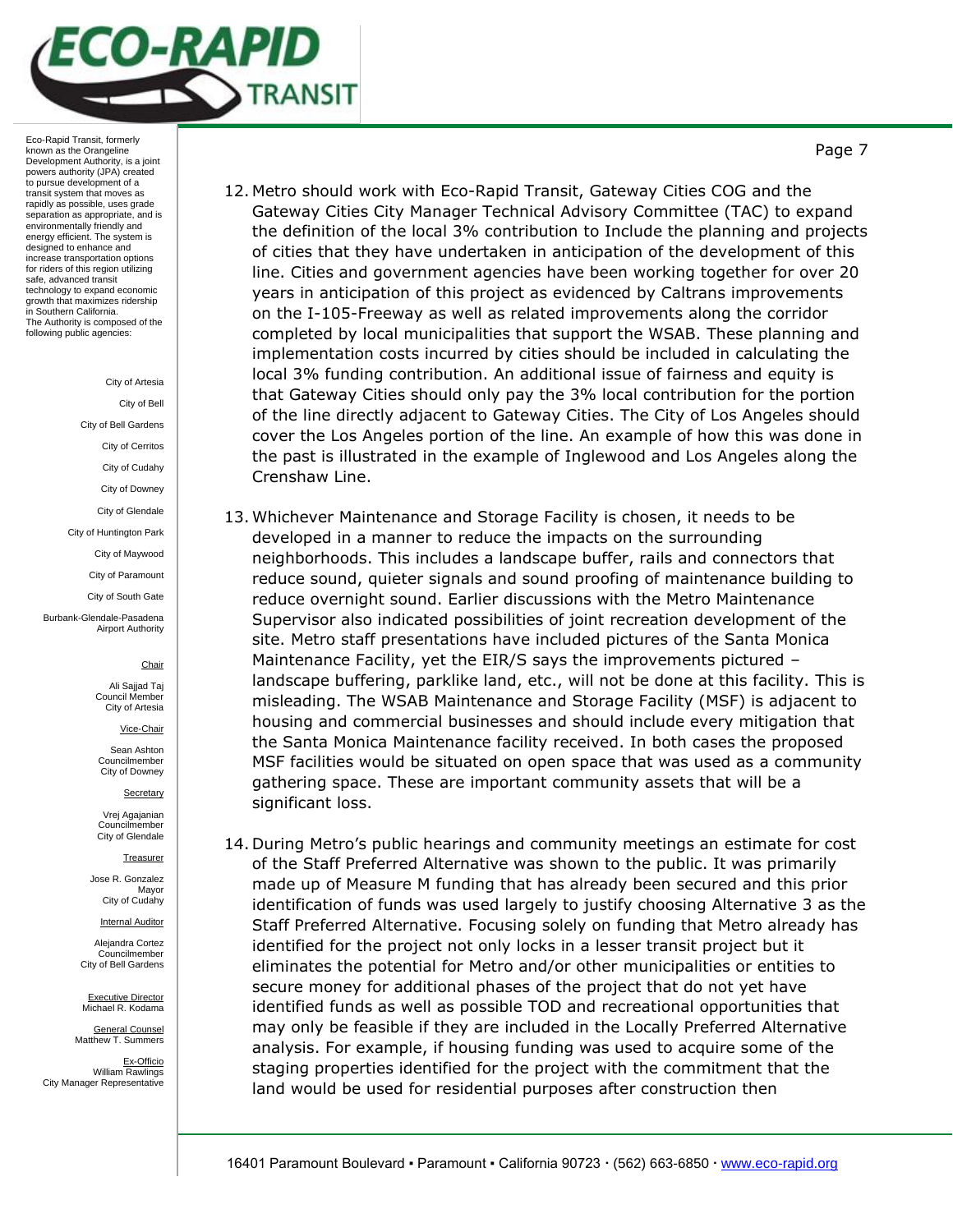

> City of Artesia City of Bell City of Bell Gardens City of Cerritos City of Cudahy City of Downey City of Glendale City of Huntington Park

> > City of Maywood City of Paramount

City of South Gate

Burbank-Glendale-Pasadena Airport Authority

**Chair** 

Ali Sajjad Taj Council Member City of Artesia

Vice-Chair

Sean Ashton Councilmember City of Downey

Secretary

Vrej Agajanian Councilmember City of Glendale

**Treasurer** 

Jose R. Gonzalez Mayor City of Cudahy

Internal Auditor Alejandra Cortez

Councilmember City of Bell Gardens

Executive Director Michael R. Kodama

General Counsel Matthew T. Summers

Ex-Officio William Rawlings City Manager Representative

transportation funding that must be used only for transportation purposes would be freed up to be used for other amenities and transportation features along the line. Another example could be if all identified (and potential satellite) parking sites were made into parking structures with recreational facilities on the top of the structure, transportation money could be combined with funding for recreational facilities to assist with acquisition of sites and promote recreation that could be accessed through transit.

The following comments have been prepared by Eco-Rapid Transit in accordance with the National Environmental protection Agency (NEPA) and California Environmental Quality Action (CEQA) law to effectively reduce any potential adverse impacts associated with the Metro-proposed WSAB project to a level of insignificance.

The following are specific comments by Section and Page.

## *Executive Summary*

S-3 – Eco-Rapid Transit supports Alternative 1 (Los Angeles to Pioneer Station) and Design Option 2 (Addition of Little Tokyo Station)

# *Purpose and Need*

1-3 Eco-Rapid Transit concurs with Metro's assessment regarding project need. The corridor has:

- High population and employment densities
- High number of transit dependents
- Environmental justice communities along most of the corridor from Little Tokyo through most of Gateway Cities.
- Significant goods movement activities along the entire corridor
- Significant increases expected in travel demand
- Operates with a constrained freeway and arterial system
- Limited travel options
- Limited connections to the Metro and Regional Rail System
- Limited Transit investment

The West Santa Ana Branch light rail transit project supports a high number of environmental just communities and rights a wrong that should have been addressed many years ago.

Page 1-4 Eco-Rapid Transit concurs with Metro's Project Goals:

- Goal 1: Provide Mobility Improvements
- Goal 2: Support Local and Regional Lan Use Plans and Policies
- Goal 3: Minimize Environmental Impacts
- Goal 4: Improve Cost Effectiveness and Financial Feasibility
- Goal 5: Promote Equity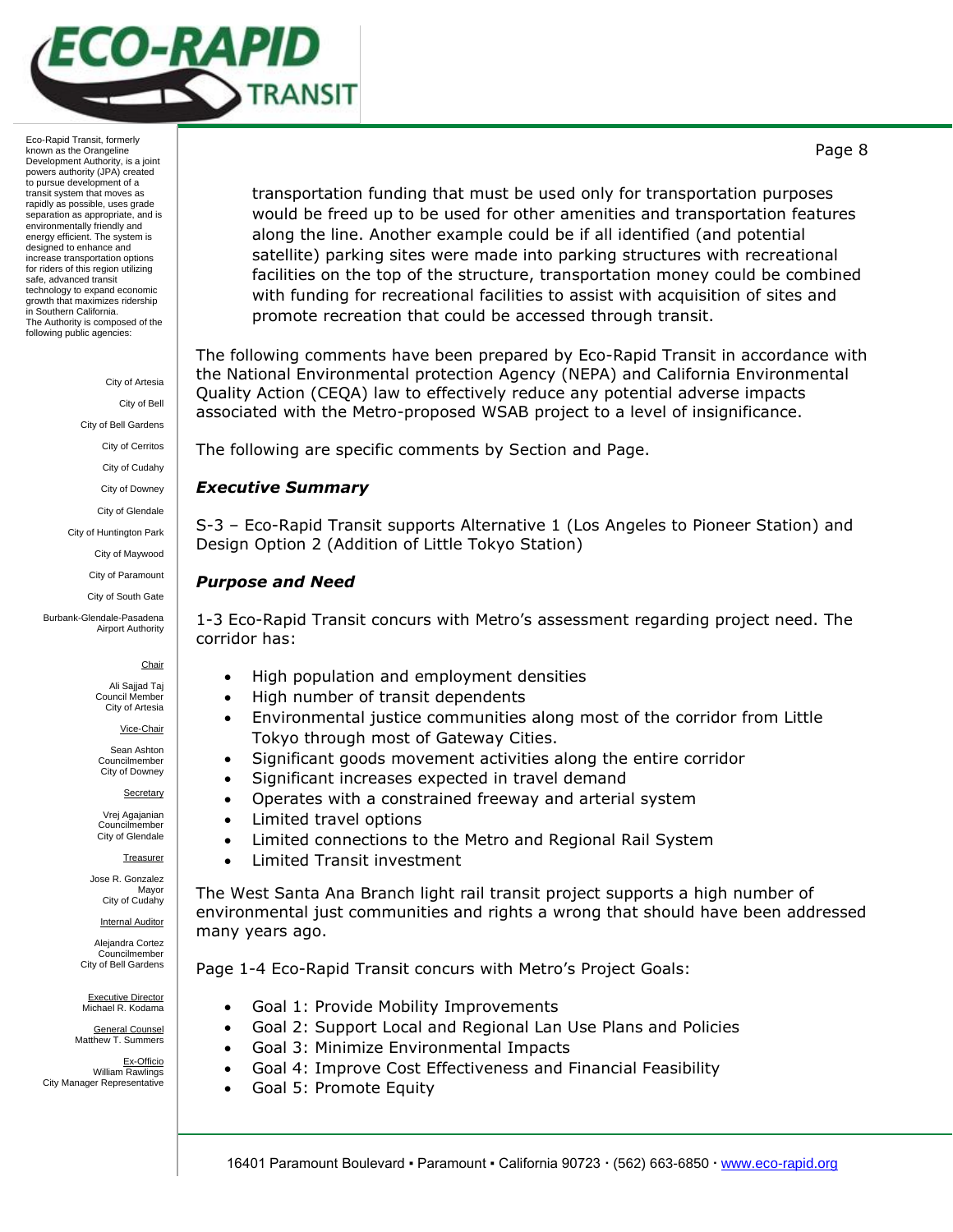

> City of Artesia City of Bell City of Bell Gardens City of Cerritos City of Cudahy City of Downey City of Glendale

City of Huntington Park

City of Maywood

City of Paramount City of South Gate

Burbank-Glendale-Pasadena Airport Authority

# **Chair**

Ali Sajjad Taj Council Member City of Artesia

Vice-Chair

Sean Ashton Councilmember City of Downey

**Secretary** 

Vrej Agajanian Councilmember City of Glendale

**Treasurer** 

Jose R. Gonzalez Mayor City of Cudahy

Internal Auditor

Alejandra Cortez Councilmember City of Bell Gardens

Executive Director Michael R. Kodama

General Counsel Matthew T. Summers

Ex-Officio William Rawlings City Manager Representative

Page 1-4, 1-6 and 1-7 – Eco-Rapid Transit concurs with Metro's identification of the existing study area. The EIR/S changes the boundaries of the Project Area from 50' to 1 mile, without a real explanation as to why the impacts would change to a smaller area, especially during construction. On page 1-5, Section 1.3.1, Metro identifies the cities of Maywood, Huntington Park, Cudahy, Bell Gardens and South Gate as multifamily neighborhoods. Eco-Rapid Transit believes that the City of Bell should also be included on this list. Eco-Rapid Transit concurs with Metro that the study area maps on page 1-6 and 1-7 identifies the study area and shows significant population and employment density in the corridor.

Page 1-9, Figure 1-4 Activity Centers - The figure and analysis are missing important activity centers in the corridor such as Pacific Boulevard in Huntington Park, Bicycle Hotel and Casino in Bell Gardens, the Columbia Memorial Space Center in Downey and River LA recreation area along the Los Angeles River.

## **Alternatives Considered/Project Description**

Page 2-15, Figure 2-2 – Eco-Rapid Transit appreciates the inclusion of High-Speed Rail from Burbank Airport to Union Station and the Link Union Station Project. Is the LA Streetcar project included in the analysis? This could potentially connect Broadway, 7th/Metro and 7th/Alameda together and provide Downtown Los Angeles connectivity with a proposed Alternative 1 alignment to Union Station.

## *Transportation*

Page 3-72 When was the parking study conducted? Parking analysis conducted as part of the Near-Term Scope and Metro TOD SIP seems to be missing. There is a conflict between this study, prior studies and experience. Additional parking study to determine accurate parking demand is needed. Metro also needs to analyze the potential for joint development opportunities for all parking sites, the potential for satellite parking sites, and amenities for parking (and TOD development) using the Metro/Eco-Rapid Transit report, Transit Oriented Development Strategic Implementation Plan (TOD SIP) and comparable examples such at the South Pasadena Mission station, the Pasadena Del Mar station and the Claremont station. Any additional parking demand uncovered in a more adequate parking study should be provided to prevent severely impacting transportation in the cities most in need of parking or drawing additional parking to station areas.

Page 3-73 The parking analysis claims that the parking occupancy numbers were gathered during observations made during peak parking periods. According to information in the Appendix, the parking analysis in the corridor was conducted at various times Tuesday through Friday in September, 2017, therefore claim that the parking occupancy information was gathered during peak parking periods is false and is not acceptable for any parking study. The parking study should include morning, mid-day, afternoon and evening parking counts. It should be conducted on a weekday (Tuesday, Wednesday or Thursday) and weekend (Saturday or Sunday). It should account for specific local conditions. It should include public and private parking in the station area (current and future, FY2042).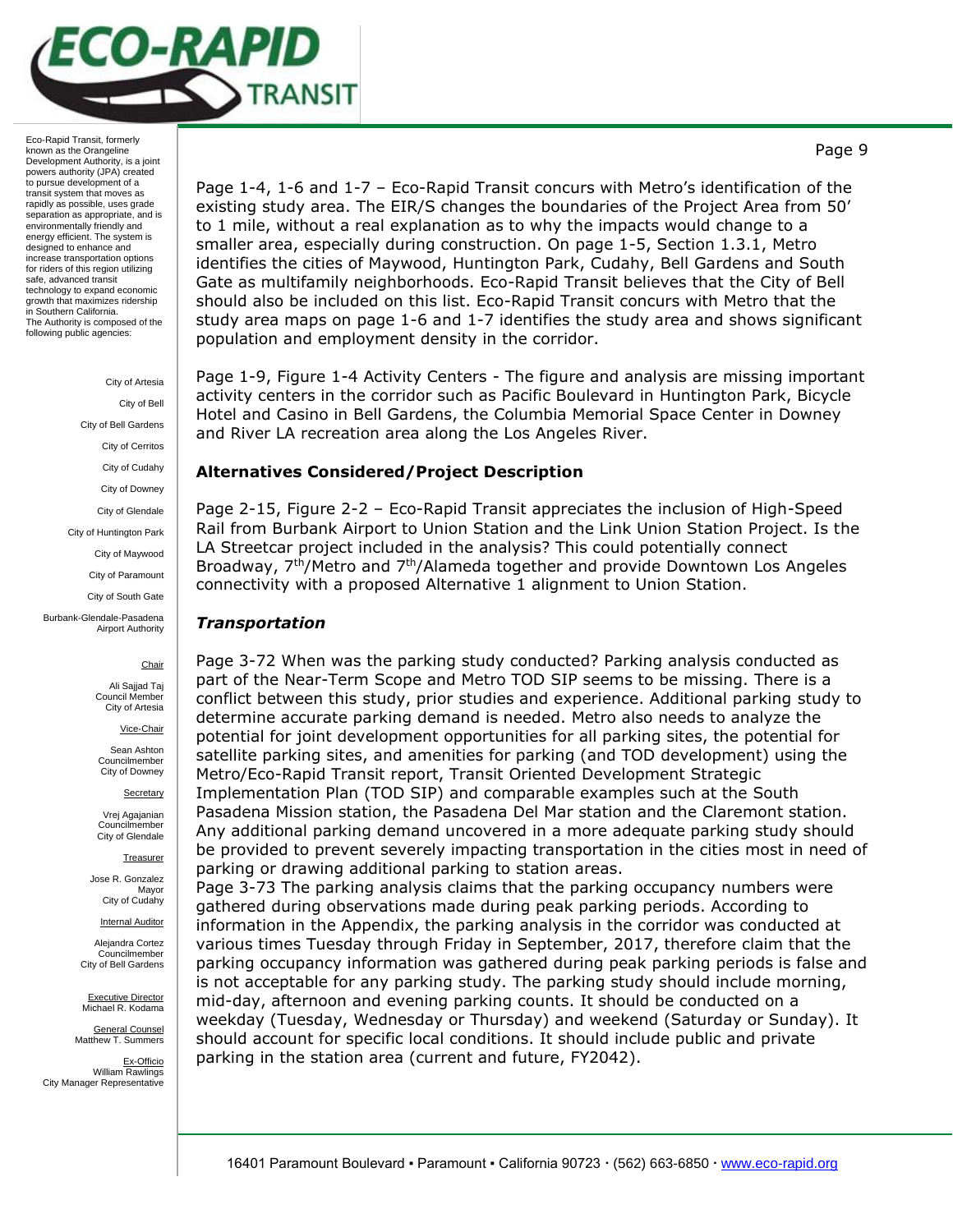

> City of Artesia City of Bell City of Bell Gardens City of Cerritos City of Cudahy City of Downey City of Glendale City of Huntington Park City of Maywood City of Paramount City of South Gate

Burbank-Glendale-Pasadena Airport Authority

## **Chair**

Ali Sajjad Taj Council Member City of Artesia

Vice-Chair

Sean Ashton Councilmember City of Downey

**Secretary** 

Vrej Agajanian Councilmember City of Glendale

**Treasurer** 

Jose R. Gonzalez Mayor City of Cudahy

Internal Auditor

Alejandra Cortez Councilmember City of Bell Gardens

Executive Director Michael R. Kodama

General Counsel Matthew T. Summers

Ex-Officio William Rawlings City Manager Representative

Page 10

Page 3-78 The statement that there will be no parking spillover because no transit parking is provided does not make sense and is not backed up by any parking analysis in this report. Use of street parking may still be considered as spillover and must be calculated and mitigated or the analysis is inadequate.

Page 3-105 Parking monitoring is not adequate. The parking monitoring system needs to be based upon a set of guiding parking principles agreed to by Metro and the local jurisdictions. It should be a comprehensive on and off-street parking analysis by block, station area and for the corridor. This allows use of parking resources at various stations to meet Metro parking demand. The monitoring system should be inclusive of all parking users and not focus only on Metro customers. It must include and yet not be limited to visitors, customers, employees, residents and Metro commuters. It must analyze and reduce potential parking spillover issues, especially in existing residential neighborhoods.

## *Affected Environment and Environmental Consequences*

Page 4-3, Table 4.0.1 - The Safety and Security thresholds in the environmental document are not substantial enough (Section 4.1.1.1, pg. 4-3 table) - 100 feet is too little to adequately address safety concerns - 0.25 mile is 1,320 feet so 100 feet is barely over 0.01 mile. Safety and security is important during construction and in the station areas. The feasibility of patrol in every station should be assessed, both during construction and operations.

Page 4-9 - It appears analysis checking for consistency with local plans looks primarily at general plans and bicycle plans but no CAPS or otherwise local master plans/development plans (Table 4.1.4). All adopted land use documents pose potential conflicts with the project and should be analyzed.

Page 4-11 – WSAB provides important access to jobs and institutional/public facilities, medical facilities and recreational uses.

Page 4-13 to 4-29 - Acquisitions and Displacements. Any acquisition that is not specifically for realignment, rail, or a station should be analyzed for the potential to later be used (even if shared) for housing, recreation (active and/or passive), economic development, and parking replacement.

Page 4-17 – Eco-Rapid Transit and Metro approved the transit-oriented development strategic implementation plan (TOD SIP). This is an important document that provides policy direction in the corridor. In addition, the City of Huntington Park's General Plan Update includes Target Areas for Transit Oriented Development (TOD) to be reflected in table 4.1.4 under "Policies for compact and denser development, including TODs".

Page 4-17 - The alignment for Alternative 1 has no impact making it an acceptable choice for the Locally Preferred Alternative (LPA).

Page 4-18 – Eco-Rapid Transit believes that the removal of parking and lack of commuter parking in Huntington Park and Downey can have serious and significant impacts in communities that already suffer from parking impacts. Much of the neighborhood near the Huntington Park stations are overcrowded with multiple families sharing housing. Many of these families have multiple cars and struggle to find parking spaces for their vehicles. At Gardendale, Eco-Rapid Transit and the City of Downey anticipate future development efforts will require additional parking, with the number of boardings higher than that projected in the Draft EIS/EIR. There is a need to consider the impact of Metro commuter parking at this site to prevent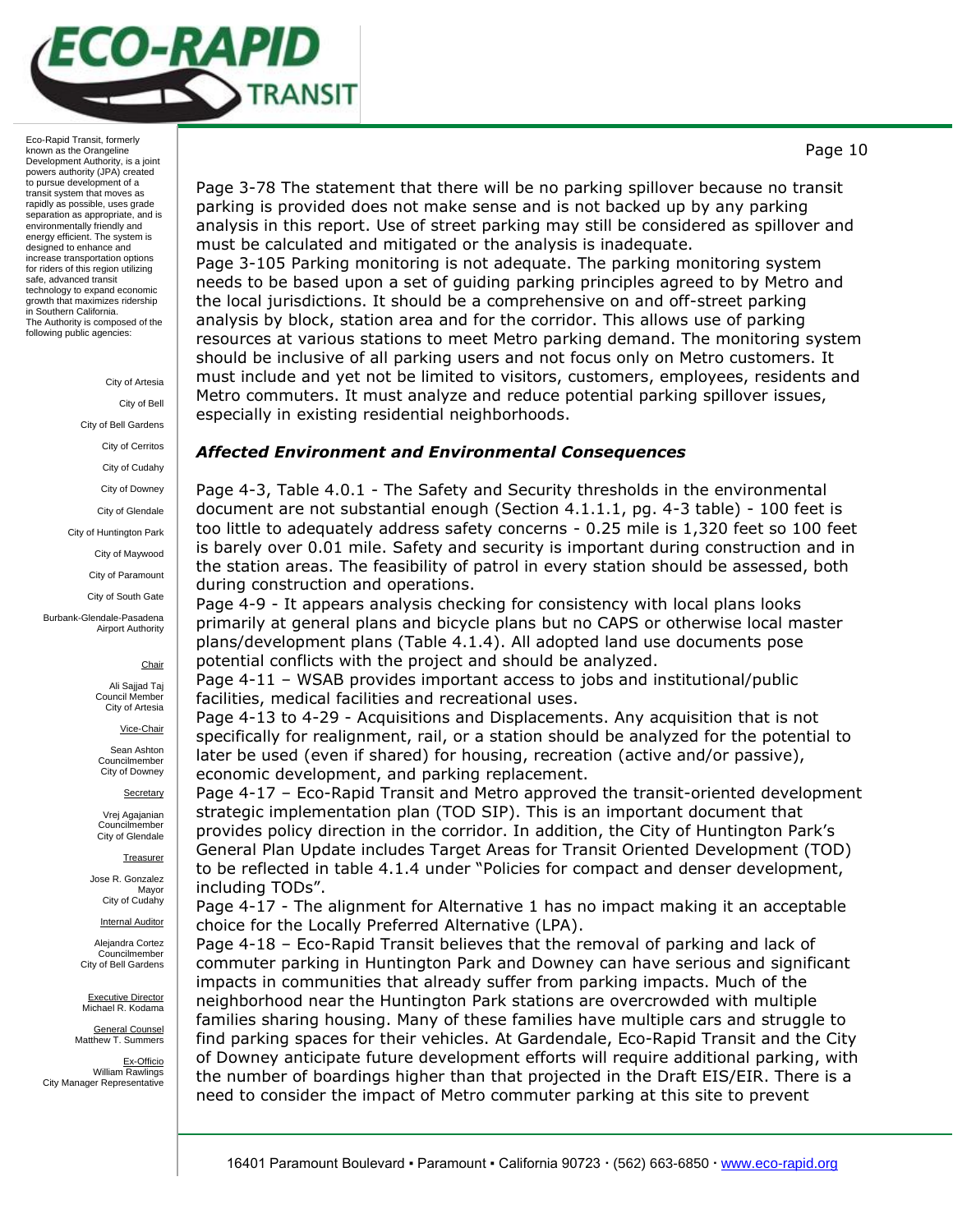

> City of Artesia City of Bell City of Bell Gardens City of Cerritos City of Cudahy City of Downey City of Glendale City of Huntington Park City of Maywood City of Paramount City of South Gate Burbank-Glendale-Pasadena Airport Authority

### **Chair**

Ali Sajjad Taj Council Member City of Artesia

Vice-Chair

Sean Ashton Councilmember City of Downey

**Secretary** 

Vrej Agajanian Councilmember City of Glendale

**Treasurer** 

Jose R. Gonzalez Mayor City of Cudahy

**Internal Auditor** 

Alejandra Cortez Councilmember City of Bell Gardens

Executive Director Michael R. Kodama

General Counsel Matthew T. Summers

Ex-Officio William Rawlings City Manager Representative

residential spillover into both Downey and Hollydale (in South Gate). Hollydale is adjacent to the Gardendale station. This is also an issue at the Pioneer Station in Artesia. As indicated in the EIS/EIR study, the Artesia terminus station does not have sufficient commuter parking, in an area that is already deficient in parking spaces. Page 4-18 - In terms of station design, what will be the experience of the rider when they emerge from the station? (Was that experience analyzed for impacts?) Page 4-19 - Street closures. The document suggests no division to community and no affect because access is still possible despite permanent road closures – what would that actual affect be?

Page 4-19 - Barriers. What specific impacts to truck traffic for turning restrictions? Actual design of barriers – visual blockage? How will this be mitigated? Page 4-19 and 4-20 - Pedestrian Bridges. Demolishing an aerial bridge and replacing it with an underground tunnel might have safety and security impacts that need to be mitigated/avoided/minimized. Metro is responsible for the change, not the school district, so expenses incurred for an increased need in safety and security should be

incurred by Metro as a proper mitigation. Page 4-20 - Property acquisitions. Why are there any partial property acquisitions? A property owner cannot be made whole when there is only a partial acquisition. Page 4-22 - Potential in Alternative 1 to get mitigation funds to pay for bike plans for cities of Huntington Park, Cudahy, South Gate and Bell. Including this in the LPA and environmental analysis allows these cities increases in opportunities to secure funding for their bike plans and projects, e.g., eligibility for infrastructure grants. Page 4-27 and 4-28 - Maintenance Facility. The MSF proposed in Paramount is less than ½ mile from Paramount High school, this could possibly affect traffic (bike, ped, car) along Rosecrans. Additionally, this is a community gathering space; resource that will be removed and there is no indication from the Draft EIR/S regarding replacement. There is no discussion of appropriate buffering from the residential neighborhoods.

Page 4-27 and 4-28, Figure 4.3-16 - Maintenance Facility. MSF in Bellflower. The stretch of property adjacent to Virginia Avenue (current BMX and northern recreational area) could easily be turned into a park to buffer the MSF from the adjacent residential uses. This was done at the MSF in the Los Angeles/Santa Monica area and should be analyzed and considered here. Also, it would be good to look into what funds might be possible to be used here like Quimby, rails to trails, etc. so that Metro is aware of possible funding and/or savings for this component of the project and since financing is part of the project goals.

Page 4-30 – Above grade alignment at certain locations could divide established communities. Some of the communities may prefer columns over berms and walls to reduce physical barriers.

Page 4-30, 4-31 & 4-37 - Acquisitions and Displacements. Tables 4.3.3 and 4.3.4 only represent the permanently displaced based on aerial structures, stations, TPSS sites, and grade crossings. There needs to be analysis on how many businesses (and employees) are likely to experience business interruptions during construction. Also, a table illustrating this analysis of business interruption needs to be introduced by alternative alongside the previously mentioned table.

Page 4-35 - Acquisitions and Displacements. The City of South Gate, as well as the nursery business owner, should be consulted about potential viable replacements should the nursery business be displaced. Additionally, there should be analysis that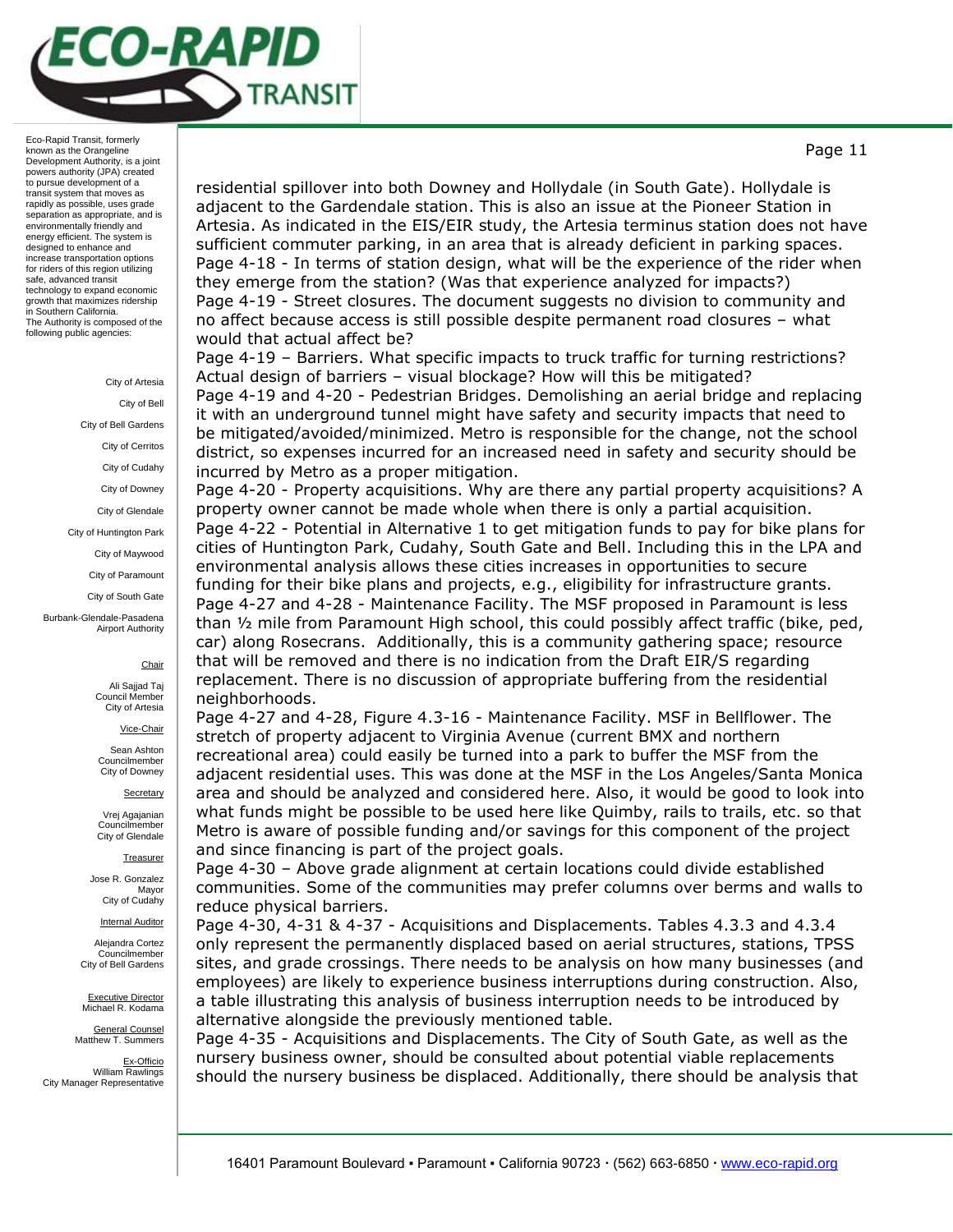

#### City of Artesia

City of Bell City of Bell Gardens

City of Cerritos

City of Cudahy

City of Downey

City of Glendale

City of Huntington Park

City of Maywood

City of Paramount

City of South Gate

Burbank-Glendale-Pasadena Airport Authority

#### **Chair**

Ali Sajjad Taj Council Member City of Artesia

Vice-Chair

Sean Ashton Councilmember City of Downey

**Secretary** 

Vrej Agajanian Councilmember City of Glendale

**Treasurer** 

Jose R. Gonzalez Mayor City of Cudahy

Internal Auditor

Alejandra Cortez Councilmember City of Bell Gardens

Executive Director Michael R. Kodama

General Counsel Matthew T. Summers

Ex-Officio William Rawlings City Manager Representative accounts for residential displacements for residents currently living in rent-controlled units and relocation to market-rate units.

Page 4-35 - Communities and Neighborhoods. The SCAG 2016-2040 RTP/SCS is the document used for thresholds and goals. Did the smaller cities provide updated information to SCAG for this document? Is it accurate? It is not uncommon for smaller staffs to rely on larger entities to update information even if it is not the most up to date information. If it is not the most accurate data, Metro should ask cities to provide the most up-to-date accurate information to be plugged into the analysis so that proposed mitigations address the most pertinent impacts. Page 4-35 and maps on page 4-37 - Communities and Neighborhoods. Do any of the stations pose a problem in cities based on access and mobility? Does the station reinforce community character and cohesion and how was this analyzed in the environmental document? Was community stability on a station by station analyzed? Access and mobility can mean parking provision, at grade crossings, turning restrictions, street closures and vehicle delay at intersections. Was analysis of this conducted for all traffic such as truck traffic and increased passenger traffic traveling to station parking areas?

Page 4-38 & 4-40 - Acquisitions and Displacements. 188 partial acquisitions (Table 4.3.1) for Staff Preferred Alternative 3. This far exceeds Alternative 1 with only 20 partial acquisitions. This is a great difference when it comes to construction interruption of residents lives and permanent changes to residential property. Page 4-40 – Lack of commuter parking hurts access to stations in Huntington Park and at Gardendale and will impact neighborhoods from parking spillover.

Page 4-41 - Acquisitions and Displacements. Alternative 1 - no displacements of residents and only 1 business displacement (23 employees) with Design option 2. The Preferred Staff Alternative 3 would displace approximately 65 businesses (352 employees). Additionally, The City of Bellflower, as well as the sports park and BMX complex business owner, should be consulted about potential viable replacements should they be displaced.

Pages 4-41, 4-44 and 4-47 - Analysis of impacts to access and mobility, and community character in the Huntington Park Station Areas need to include impacts from the proposed design to existing pedestrian amenities such as wide and comfortable sidewalks, and existing street trees. Provision of minimum requirements and clearances for pedestrian access will not suffice in station areas, and areas of existing high pedestrian volume and/or distinctive community and main street character such as Pacific Boulevard and Randolph St in Huntington Park. Preservation of existing pedestrian amenities will need to be prioritized, or replaced in-kind and included in the analysis. In addition, the proposed designs of station areas need to ensure best-in-practice strategies for first- and last-mile connectivity improvements. Page 4-56 – Since 87 to 89 percent of the residents have lived in their homes for more than one year, they are living in stable, existing residential communities that will need to be protected from potential environmental consequences. This is particularly important as we address both parking spillover and cruising for parking in stable neighborhoods that can exacerbate already poor air quality and traffic conditions in the residential areas surrounding the WSAB stations.

Page 4-42 - Acquisitions and Displacements. Phasing acquisition of a single site only helps Metro with relocation activities and does not reflect the complete scale of the business disruption created for those properties with special location considerations. This is not a sufficient mitigation for the difficulty created by having special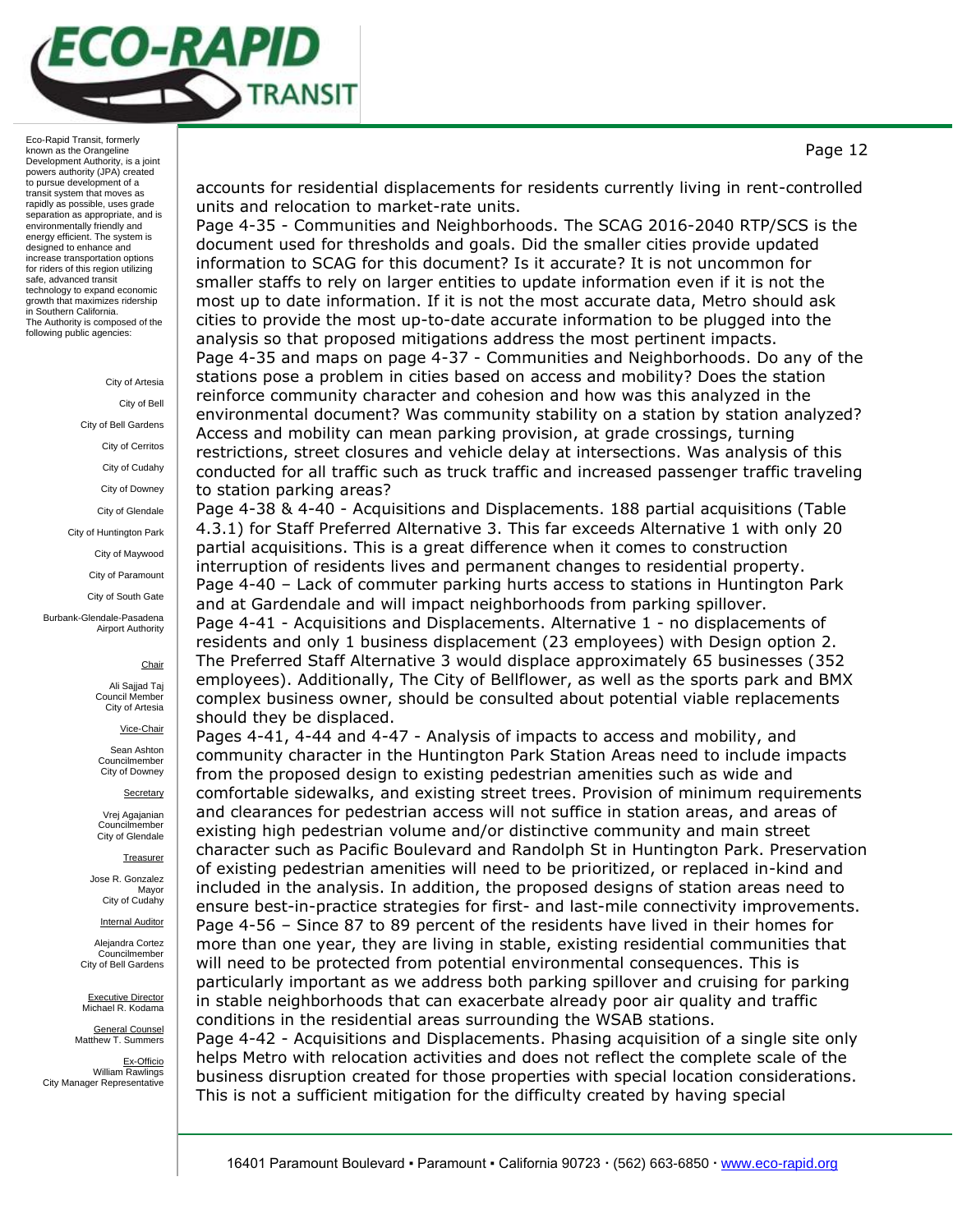

> City of Artesia City of Bell City of Bell Gardens City of Cerritos City of Cudahy City of Downey City of Glendale City of Huntington Park City of Maywood City of Paramount City of South Gate Burbank-Glendale-Pasadena Airport Authority

### **Chair**

Ali Sajjad Taj Council Member City of Artesia

Vice-Chair

Sean Ashton Councilmember City of Downey

**Secretary** 

Vrej Agajanian Councilmember City of Glendale

**Treasurer** 

Jose R. Gonzalez Mayor City of Cudahy

Internal Auditor

Alejandra Cortez Councilmember City of Bell Gardens

Executive Director Michael R. Kodama

General Counsel Matthew T. Summers

Ex-Officio William Rawlings City Manager Representative

replacement needs. Consultation with the cities and property owners, with binding mitigation, would allow the property/business owners to determine what best meets the needs of their business(es).

Page 4-43 Acquisitions and Displacements. Displacement of businesses resulting in some permanent job losses by employees needs to be better mitigated by Metro. Offering to "coordinate with the appropriate jurisdictions regarding business relocation" does not guarantee job placement for employees with job losses. Job losses due to the project must be replaced with a concrete strategy articulated by Metro in the environmental document in order to illustrate that the problem created is completely addressed.

Page 4-46 - Acquisitions and Displacements. Having a MSF located directly adjacent to residents places noise, vibration, aesthetic, and potential air quality impacts on residents, many of whom may be considered sensitive receptors depending on health considerations and age. A landscaped and/or other aesthetically pleasing noise and air quality buffer between the MSF and residential uses must be present to offset these potential impacts.

Page 4-48 Visual and Aesthetics. Viewer sensitivity is a subjective threshold and is insufficient in determining the full extent of whether or not a visual or aesthetic impact is potentially created. Adhering to a similar scale, mass, form and lighting level does not address aesthetic degradation of a site when changes are made by the project. Also, compatibility with the visual character of a highly urbanized area is further inadequate in determining a potential significant impact in the area of visual and aesthetics. For example, the introduction of an aerial alignment rail may be considered compatible in visual character to an urbanized area but to a residential property owner who once had a view of the open sky and now directly faces a concrete railway, a dramatic impact is created. Treatment to railways visible to any residential property should be included as aesthetic mitigations. Strategic landscaping to preserve privacy for businesses and residents should be included as aesthetic mitigations. Landscaping stations and striving to make those stations aesthetically pleasing is a start in mitigation but is not sufficient in totality of mitigating visual and aesthetic impacts along the line in its entirety.

Page 4-49 - Visual and Aesthetics / Historic. The Navens Horse Stable needs to be analyzed as a scenic resource and views of it as scenic vistas. It is listed as a place of historic and cultural property and should not be discounted simply because of the materials that are standardly used for horse stables. Views of the horse stables contribute to the cultural character of the area and must be considered and mitigated when it comes to being a scenic resource.

Page 4-52 - Visual and Aesthetics. Section 4.4.2.3 Visual Character and Quality lists the categories analyzed and taken into consideration for each district. Suburban Residential Landscape Unit, and suburban Residential Units are mentioned in this section. However, when analyzing Figure 4.4-1, these categories are not included and are only included in 3 segments of Figure 4.4-2. Huntington Park, Bell, Cudahy, South Gate, Paramount, Bellflower, Artesia and Cerritos, as well as adjacent cities, should all be considered under the Suburban Residential Landscape Unit as the properties within less than a mile from the line are all part of a suburban development, often largely residential, that happens to have high density. The higher density of the population does not and should not negate the suburban development and character of these cities along the project line.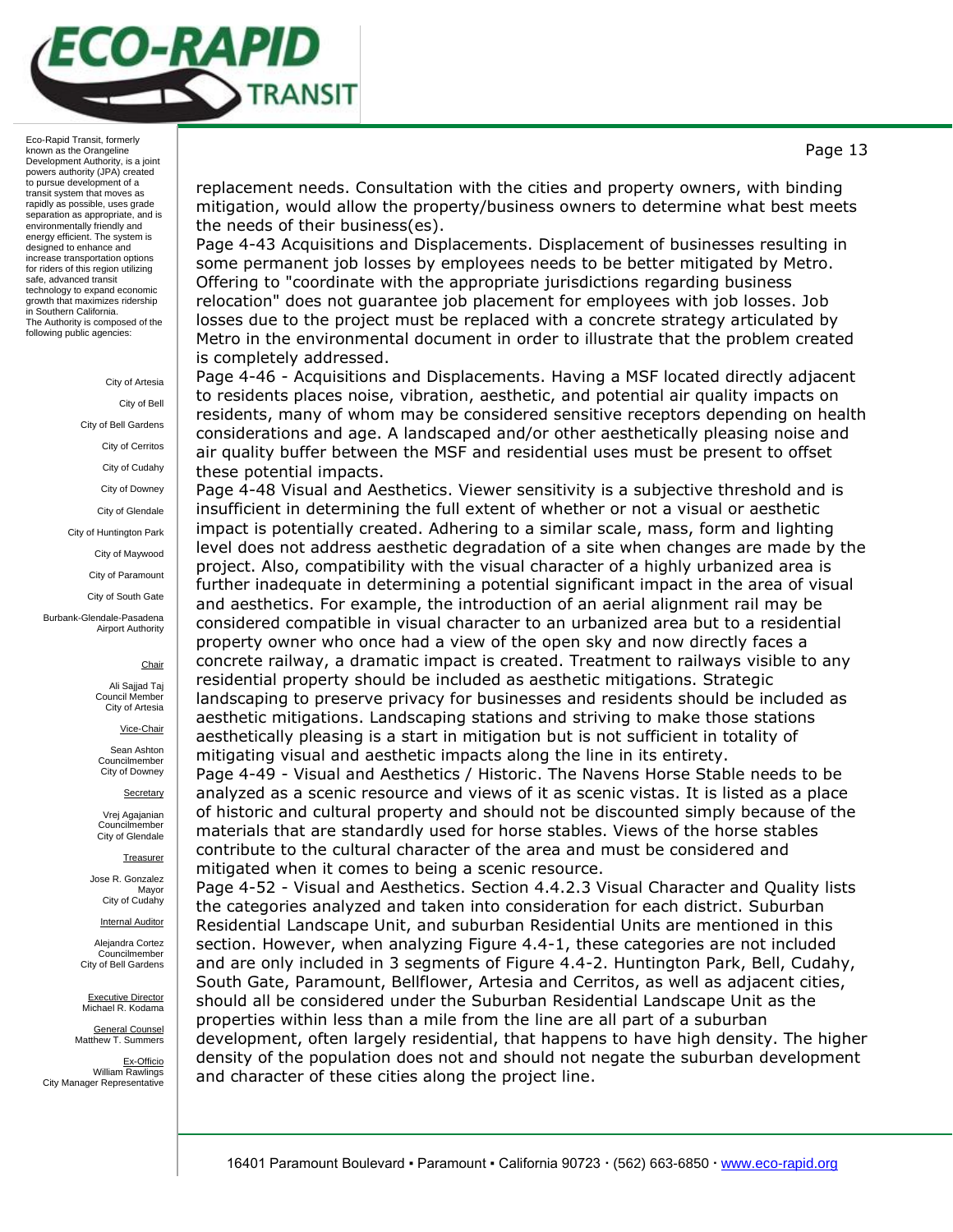

#### City of Artesia City of Bell

City of Bell Gardens City of Cerritos City of Cudahy City of Downey City of Glendale

City of Huntington Park

City of Maywood

City of Paramount

City of South Gate

Burbank-Glendale-Pasadena Airport Authority

### **Chair**

Ali Sajjad Taj Council Member City of Artesia

Vice-Chair

Sean Ashton Councilmember City of Downey

**Secretary** 

Vrej Agajanian Councilmember City of Glendale

**Treasurer** 

Jose R. Gonzalez Mayor City of Cudahy

Internal Auditor

Alejandra Cortez Councilmember City of Bell Gardens

Executive Director Michael R. Kodama

General Counsel Matthew T. Summers

Ex-Officio William Rawlings City Manager Representative

Pages 4-53 to 4-57 - Visual and Aesthetics. Table 4.4.2 often characterizes the visual quality of the area as "inharmonious, disorderly, and incoherent." These are often the mix of land uses, and the character areas in environmental justice communities are described. Metro should not discount the need for visual and aesthetic mitigations along the entire line because of its determination of the visual quality of such an area. Landscape buffers and visual treatments should be incorporated into the entire design and elements of the project, such as berms, columns, rail, and other planned improvements, to address the aesthetic impacts created by the project and improve the visual quality of the area, not simply replace like for like aesthetics, especially in environmental justice communities.

Page 4-57 Visual and Aesthetics. Eco-Rapid Transit believes the cities should be empowered by Metro to weigh in on how they want individual station treatments to be handled as mitigations in visual and aesthetic impacts.

Page 4-63 - Acquisitions and Displacements. Does Metro have an officially adopted internal acquisition and relocation policy? If so, what is it? It isn't sufficient to quote the law. There needs to be clear details on the process. For example, in relocation, how is FF&E handled, moving logistics as well as moving expenses, comparable location not just comparable compensation, etc.

Page 4-64 - Acquisitions and Displacements. Section 4.3.1.2 states "The purchase of an easement is accomplished through a one-time payment and an easement deed is recorded" This does not speak to how the easement will be maintained. Further, earlier in this section it is noted that there may be temporary easements. In Metro public presentations, the example of a sound wall as a temporary easement where the sound wall was constructed on private property under a temporary easement and once constructed the "property" was returned to the property owner. There is not discussion about maintenance or the type of long-term impact this may have on a property. To state that the property is still "economically viable" could mean it's worth more than zero but does not acknowledge the loss of property value due to the improvements introduced by Metro.

Page 4-65 - Acquisitions and Displacements. The paragraph that began in the page prior states that in order to satisfy NEPA property displacements were evaluated to determine if the use was no longer possible after project implementation. It does not speak to the lasting effect on that particular use. An example, a residence may still be feasible for residential uses and purposes but if the outdoor recreational space is compromised then the quality of the residential space is compromised. The quality of life or quality of land use performance and how it is affected (not whether it is simply possible or not) needs to be analyzed and compensation and/or relocation needs to be determined based on the totality of the effect on not just the use but the overall quality of life or use itself.

Page 4-66 - Acquisitions and Displacements Why isn't there a table showing construction impacts on acquisitions and relocations, why are only permanent property acquisitions represented? Without a synthesis of the construction impacts on acquisitions and relocations, it is more difficult to analyze the impacts of acquisitions and relocations during the time of construction which is likely to last years.

Page 4-67 – Can design considerations near the I-10 freeway be reexamined to reduce property purchases? This could result in substantial cost savings for the project.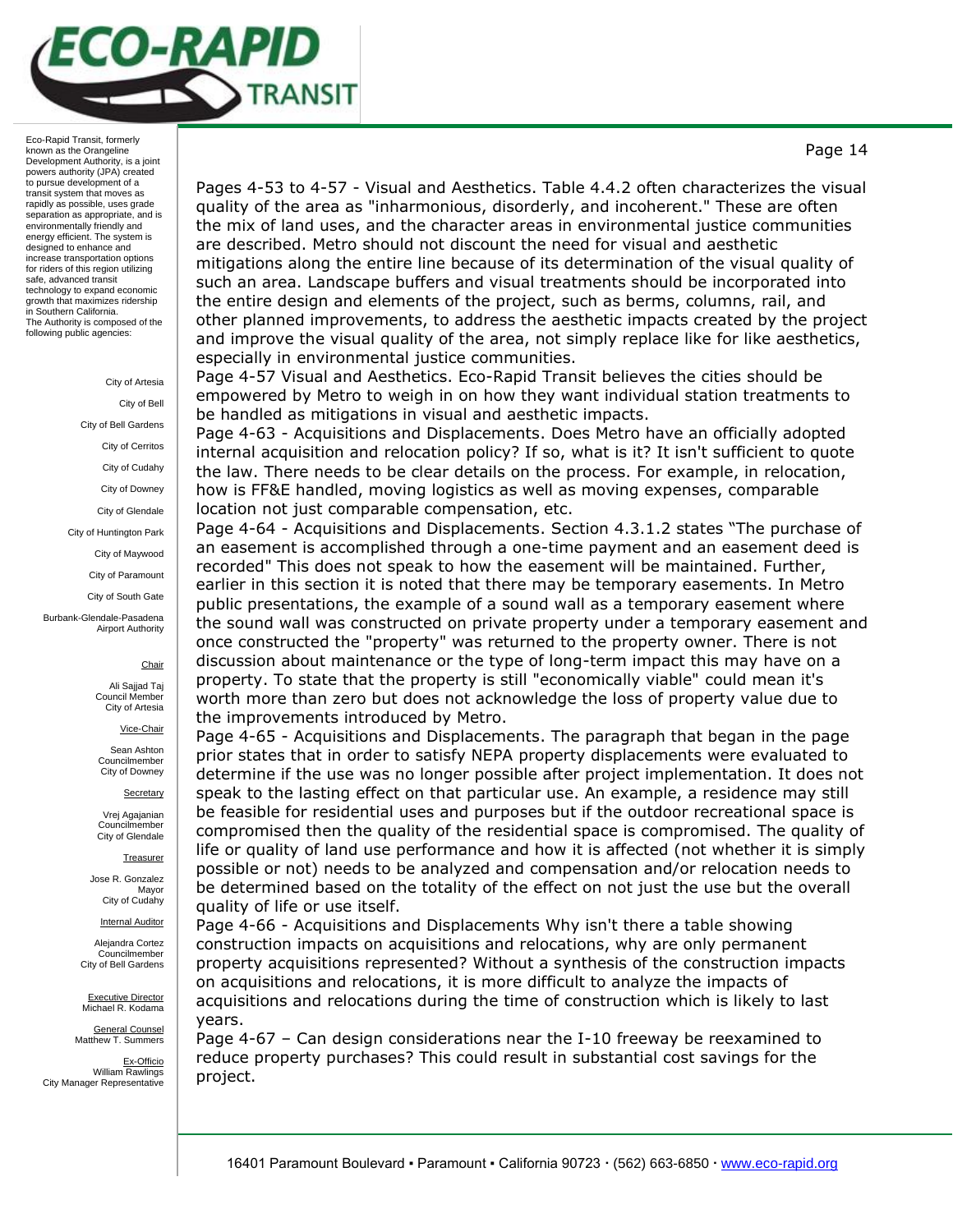

### City of Artesia

City of Bell City of Bell Gardens City of Cerritos City of Cudahy City of Downey City of Glendale City of Huntington Park City of Maywood City of Paramount

City of South Gate

Burbank-Glendale-Pasadena Airport Authority

### **Chair**

Ali Sajjad Taj Council Member City of Artesia

Vice-Chair

Sean Ashton Councilmember City of Downey

**Secretary** 

Vrej Agajanian Councilmember City of Glendale

**Treasurer** 

Jose R. Gonzalez Mayor City of Cudahy

Internal Auditor

Alejandra Cortez Councilmember City of Bell Gardens

Executive Director Michael R. Kodama

General Counsel Matthew T. Summers

Ex-Officio William Rawlings City Manager Representative Page 4-150 – Sound Walls in the Pacific/Randolph and Florence/Salt Lake Station Areas. The Huntington Park Bicycle Master Plan includes a proposed Class 1 Bike Path along the ROW on Salt Lake Avenue that would create additional first/last mile connections to the Florence/Salt Lake station from the surrounding residential communities. Constructing 8-foot-tall sound walls on both sides along some sections of the rail ROW per Metro's current design would create an unsafe condition for a future Class 1 bike path that will be visually cut-off from the surrounding development. Can the location, extents, and design considerations for the proposed sound walls along Salt Lake Avenue be reexamined to facilitate options for safe bike connectivity along this corridor? Additionally, the design of the sound walls disconnects the neighborhoods and create an unsafe environment and potential blighting influence.

Page 4-154 – Image 4.4-7 in the conceptual rendering indicates three sets of fences separating both the Light Rail line and the freight rail line in the proposed configuration (the existing condition with the freight rail does not have a fence currently). A single fence designed to maximize visual connections across both sides of the street could suffice to prevent pedestrians from trying to cross the tracks and enhance public safety, while too many fences will potentially create a hostile and unwelcoming urban environment. The fences used, should be designed to encourage, connectivity of the neighborhoods and utilize landscape design to lower sound and lessen environmental impacts.

Page 4-175 - Metro should reconsider the pros and cons of retaining walls versus columns at 183rd and Gridley.

Page 4-180 – The Pioneer Station needs to be designed to accommodate more than cars. The scale of the number of parking spaces needed and lack of the parking structure to accommodate additional uses may be prohibitive and unless properly addressed at a local level by the City of Artesia and will negatively impact potential development opportunities in the station area. The lack of sufficient parking for the terminus station, in addition to the closure of  $187<sup>th</sup>$  Street, will inevitably result in residual adverse impacts to residential neighborhoods and local businesses in the downtown Artesia area as well as adjacent land uses located in the City of Cerritos. Therefore, additional satellite parking structures should be constructed in a manner to support the parking demand while supporting future commercial development. The parking structures should be designed to accommodate more than just Metro commuters, especially on evenings and weekends. Also, the current design plan shows a plaza located south of the station and adjacent to the parking structure. A public plaza to the north of the future station, not hidden to the south, is essential to provide visual and physical connectivity between the station and Downtown Artesia necessary to maximize the station's potential.

Page 4-189 - Visual and Aesthetics. Lighting located in a manner to protect businesses and residents from glare is essential in aesthetics mitigation. However, the level of lighting and placement of lighting must also reflect the safety and security needs along the alignment and station areas and transitions to station areas. Not introducing a lighting source in an area to avoid an aesthetic impact may create a safety and/or security hazard. For example, if a column is placed along the alignment but no lighting is placed underneath it so as to avoid an additional light source creating an aesthetic impact, that darkened portion of the property may become a problem both for keeping pedestrians off the alignment or for security of individuals who could then be subject to crimes. Studies indicate that lower levels of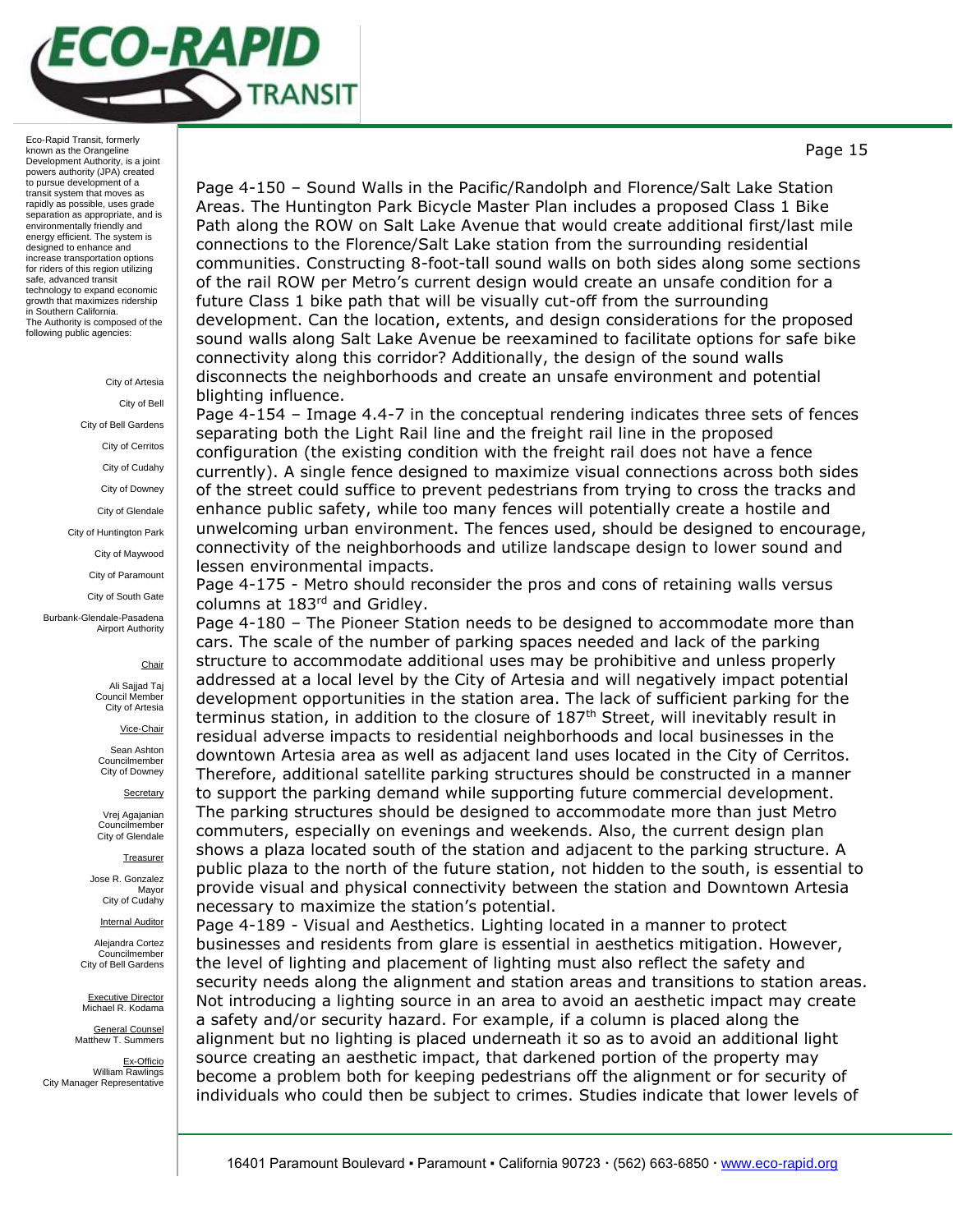

#### City of Artesia

City of Bell City of Bell Gardens City of Cerritos City of Cudahy City of Downey City of Glendale City of Huntington Park City of Maywood City of Paramount City of South Gate Burbank-Glendale-Pasadena Airport Authority

#### **Chair**

Ali Sajjad Taj Council Member City of Artesia

Vice-Chair

Sean Ashton Councilmember City of Downey

**Secretary** 

Vrej Agajanian Councilmember City of Glendale

**Treasurer** 

Jose R. Gonzalez Mayor City of Cudahy

Internal Auditor

Alejandra Cortez Councilmember City of Bell Gardens

Executive Director Michael R. Kodama

General Counsel Matthew T. Summers

Ex-Officio William Rawlings City Manager Representative lighting are more often greater areas of crime. Therefore, Metro should consider placing new sources of lighting in areas that could pose potential crime or safety issues and mitigate the aesthetic impact through placement and direction of the lighting itself. Thus, both sets of impacts are mitigated.

Page 4-190. Visual and Aesthetics. Wayfinding signage needs to be included in the development of any design standards used for the project and incorporated into all station areas with content directed by local municipalities and business owners (VA PM-1). If consistency with MRDC and Systemwide Station Design Standards do not include landscaping along the route itself, then this mitigation is inadequate. There must be treatments. Landscaping at the Bellflower MSF Site Option needs to augment existing landscaping at a minimum, as mitigation because the existing landscaping buffer is for a much less intense land use on the site (VA PM-5). Adhering to local zoning is not sufficient as an aesthetic mitigation, improvements should be subject to design review for affected local municipalities (VA PM-6); and Lighting should not be avoided as new sources but should be located and directed in a manner that is both aesthetically pleasing as determined by local entities and provides safety and security in darkened areas along the project (VA PM-7). Page 4-191 - Visual and Aesthetics. Views of historic and cultural resources should be considered and analyzed as scenic vistas along the corridor.

Page 4-192 - Visual and Aesthetics. The CEQA requirement for determining if the Project would degrade the existing visual character or quality of the site and its surroundings does not qualify whether or not the Project is in an urbanized area (Checklist in Appendix G). To create a double standard for degradation of the site and its surroundings is to ignore potential Aesthetic impacts created by the project. It is not enough to avoid conflicts with applicable zoning and other regulations. This is addressed in analysis of Land Uses. The impact on the scenic quality of a site and/or its surroundings must meet a higher standard. One recommendation is to create a design review committee (using the Public Art policy Metro already employs, as a model) made up of local stakeholders to review potential aesthetic treatments wherever there is an aerial alignment, views from residences, station wayfinding signage, and view corridors to cultural and historic properties. The treatments agreed upon by such a committee should be binding. This is one possible mitigation strategy Metro can employ.

Page 4-193 – Eco-Rapid Transit recommends the inclusion of local artists from the impacted communities. This can be done by working with the local jurisdictions in the community.

Pages 4-193 to 4-196 - Visual and aesthetic impacts must be analyzed for the entire route, not just the station areas and/or areas called out by Metro. Any time the line is visible, a screening mitigation, special treatment, or potential visible impact to be mitigated needs to be considered.

Page 4-197 - Visual and Aesthetics/Safety and Security. Providing lighting only within the areas of the MSF may avoid potential source of glare issues but it might also create new safety and security impacts. The mitigation of aesthetics should not create impacts in the areas of safety or security. Both must be analyzed together. Page 4-198 - Visual and Aesthetics. Does the project as proposed meet SCAQMD standards? (Even when cumulative impacts and existing conditions are taken into consideration?) Because if not, the project will be unable to secure federal (possibly state/local) funding for the project and that is contrary to the project goals. Do they meet the regional significance thresholds (need mitigation to meet)? Additionally, a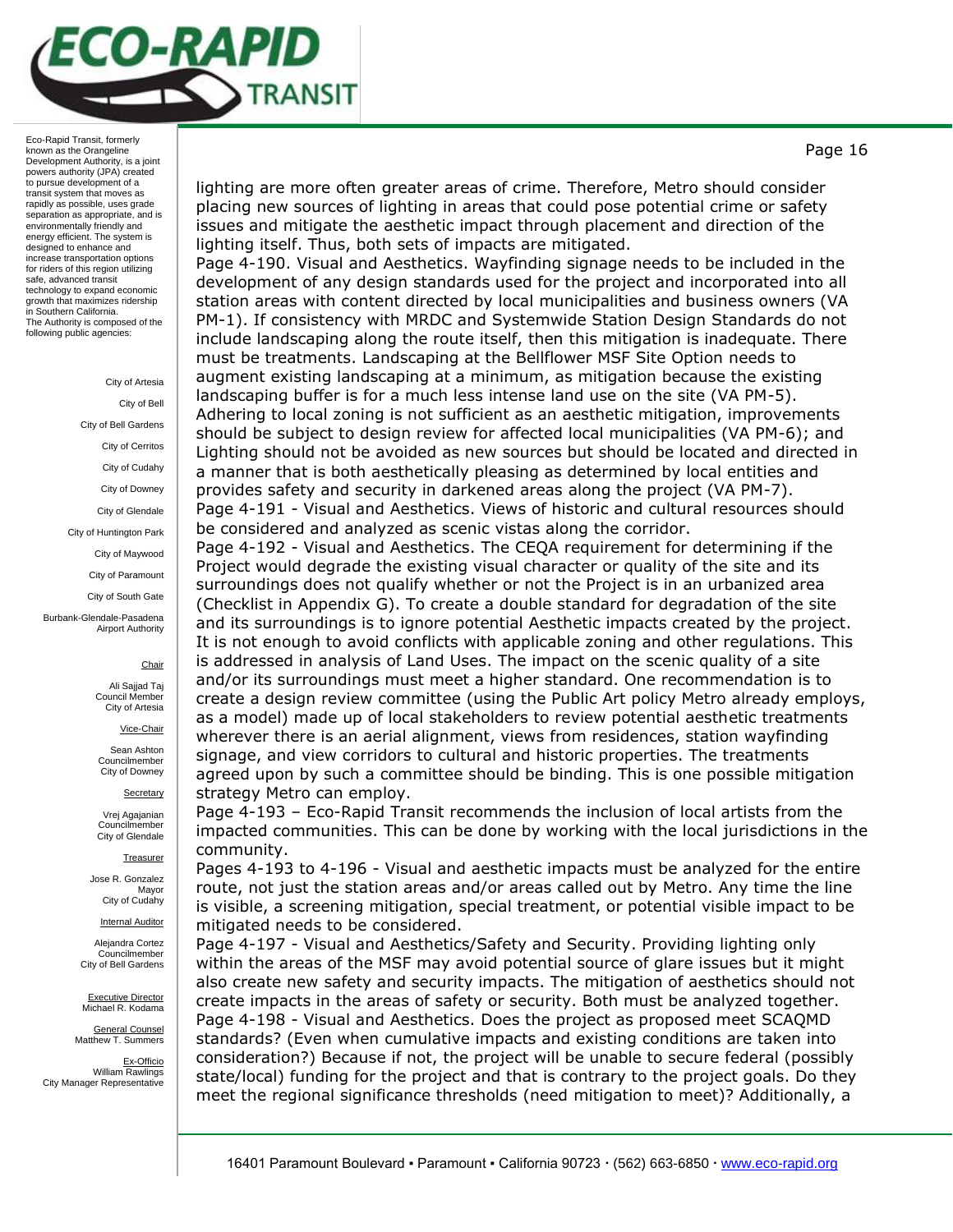

> City of Artesia City of Bell City of Bell Gardens City of Cerritos City of Cudahy City of Downey City of Glendale City of Huntington Park City of Maywood City of Paramount City of South Gate

Burbank-Glendale-Pasadena Airport Authority

### **Chair**

Ali Sajjad Taj Council Membe City of Artesia

Vice-Chair

Sean Ashton Councilmember City of Downey

**Secretary** 

Vrej Agajanian Councilmember City of Glendale

**Treasurer** 

Jose R. Gonzalez Mayor City of Cudahy

Internal Auditor

Alejandra Cortez Councilmember City of Bell Gardens

Executive Director Michael R. Kodama

General Counsel Matthew T. Summers

Ex-Officio William Rawlings City Manager Representative

threshold for establishing potential significant impacts on odors needs to be established. One possible threshold Metro could use to mitigate odor impacts could be to provide a reporting mechanism by which if an odor source with five (5) or more confirmed complaints in the new source area over the period of one year is considered to have a significant impact on receptors and must be mitigated through odor elimination monitoring and established strategies of odor elimination. Page 4-218 - Eco-Rapid Transit recognizes the importance of regional connectivity, transit ridership and a decrease in VMT. It provides more access to regional employment opportunities.

Page 4-226 - Air Quality. Alternative 1, Option 2 would reduce daily VMT by 218,500. Design Option 2 would decrease road dust emissions in direct correlation with VMT, impacts related to operational odors and dust would be less than significant and mitigation would not be required (not sure how odor impacts are less than significant when no odor threshold is being used). The significant VMT reduction should be taken into account when deciding upon the LPA since it has a great air quality impact advantage over the Staff Preferred Alternative 3.

Page 4-227 - Greenhouse Gases. The DEIS/EIR states that Metro has developed policies toward controlling GHG emissions but does not specifically state it will adhere to the policies that have been developed (adopted was not the work used which may imply these are considerations only and not adopted actions).

Page 4-228 - Greenhouse Gases / Air Quality. The study area for GHGs is six counties under SCAG jurisdiction. This would seem to dilute any meaningful analysis of GHG impacts created specifically by the project. Further, there seems to be an emphasis on substantially reducing VMTs in order to address GHG emissions yet the Staff Preferred Alternative 3 has greater VMTs then Alternative 1, Option 2 which would make Alternative 1, Option 2 more advantageous as the Locally Preferred Alternative (LPA) as it pertains to GHGs (and air quality).

Page 4-230 - Greenhouse Gases. If automobile exhaust is a majority contributor to GHG emissions then what role does truck traffic play?

Page 4-232 - Alternative 1 reduces more GHG than other options because of its regional connectivity. This needs to be acknowledged in the environmental document and should be used to support the selection of Alternative 1, Option 2 as the Locally Preferred Alternative (LPA).

Page 4-235 - Greenhouse Gases. The DEIS/EIR states that "Although SCAQMD has regulatory role in the South Coast Air Basin, it has not adopted or proposed any quantitative thresholds that would be applicable to the proposed LRT corridor" yet projects that do not adhere to SCAQMD thresholds may not be eligible for future funding. So, it would appear that the SCAQMD quantitative thresholds are very applicable to the LRT corridor if Metro has any interest in securing future funding. Page 4-236 - Greenhouse Gases. Analysis of Alternative 1 states the alternative would generate direct GHG emissions through operations at the MSF and indirect GHG emissions through energy use (for operations). However, the analysis of Alternative 3 (the Staff Preferred Alternative) states there is no direct source of emissions because it excludes the MSF. The inclusion of the MSF in analysis for Alternative 1 and exclusion of the MSF for Alternative 3 not only appears arbitrary and unscientific in approach but actually skews the claim of the analysis supporting Alternative 3 when there appears to be no material difference between direct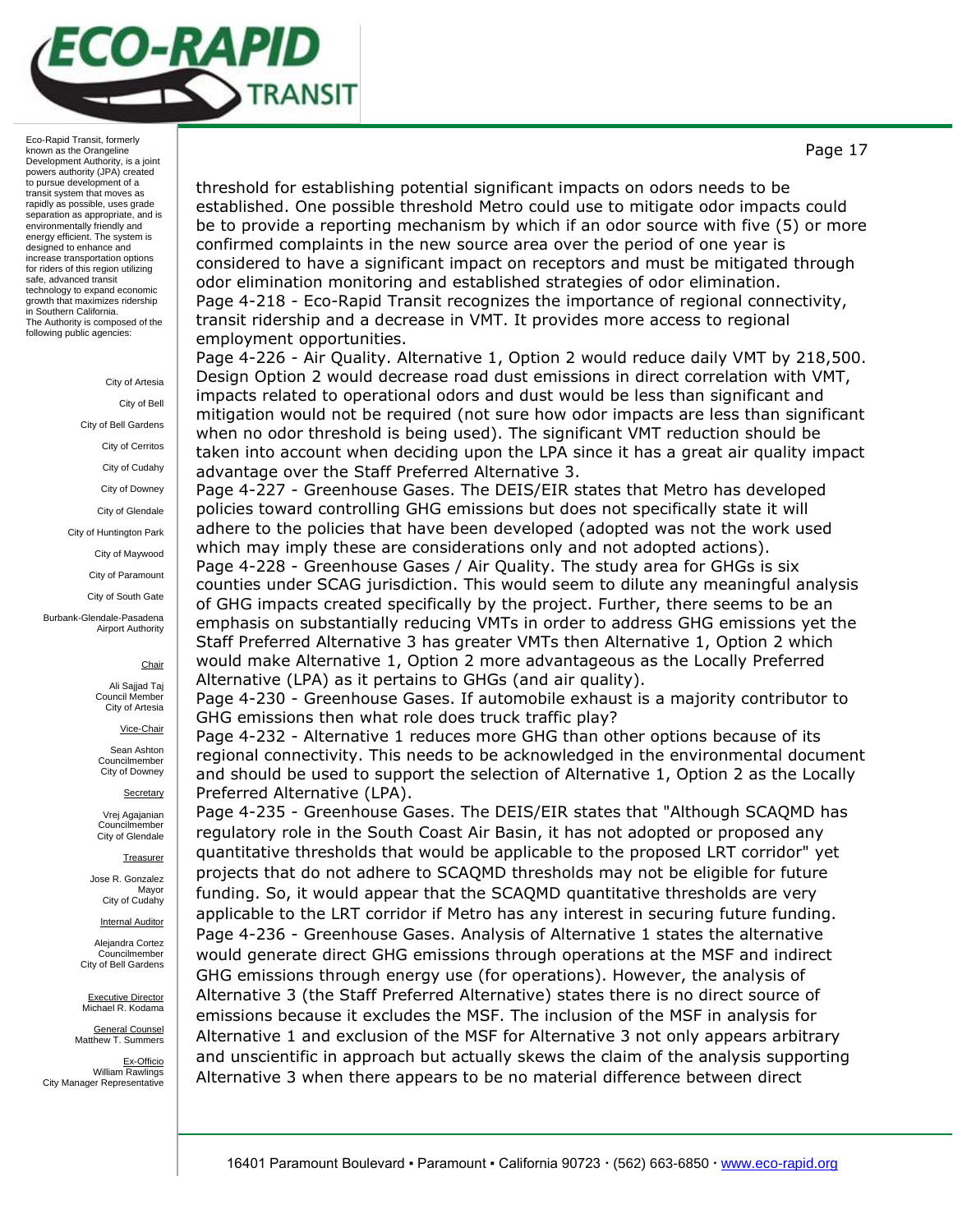

#### City of Artesia

City of Bell City of Bell Gardens City of Cerritos City of Cudahy City of Downey City of Glendale City of Huntington Park City of Maywood City of Paramount City of South Gate Burbank-Glendale-Pasadena Airport Authority

#### **Chair**

Ali Sajjad Taj Council Member City of Artesia

Vice-Chair

Sean Ashton Councilmember City of Downey

**Secretary** 

Vrej Agajanian Councilmember City of Glendale

**Treasurer** 

Jose R. Gonzalez Mayor City of Cudahy

Internal Auditor

Alejandra Cortez Councilmember City of Bell Gardens

Executive Director Michael R. Kodama

General Counsel Matthew T. Summers

Ex-Officio William Rawlings City Manager Representative

emission sources. This discrepancy needs to be addressed where the same application applies to both alternatives.

Page 4-240 - Noise and Vibrations. Where does the definition put forth that "noise is generally defined as unwanted sound" come from? What is the source material or threshold? Further, the human body may be susceptible to noise frequencies the human ear cannot detect. The assertion that there is no physiological impact because the human ear may not be sensitive to a frequency may be an error and should be analyzed in the document. Also, vibration is more than just sound waves. There is a reference in the Noise and Vibrations section to what counts as operational noise and it includes items such as special tracks, bells, MSF operation, but it does not specifically state noise generated from the tracks themselves (not under special circumstances, just the sound made from the tracks). If the cars chosen for the project are not steel wheels on steel tracks, then no real analysis of what noise is being generated by simple track use has been included in this analysis. Page 4-243 - Noise and Vibrations. Table 4.7.1 Levels of Impact analyzes impacts based only on community annoyance. There is no analysis here reflecting impacts on human health as it pertains to noise and vibration nor upon businesses (such as sound studios) which may be impacted in a manner that has nothing to do with community annoyance and more specifically in business interruption or compromise. Page 4-244. Noise and Vibrations. Clearly the FTA Transit Noise and Vibration Impact Assessment Manual is being used as a threshold due to the partnership between Metro and FTA on the environmental document. However, is this a threshold that is used in environmental analysis for any projects outside of FTA's influence? What threshold is most frequently used to determine noise and vibration impacts as it pertains to CEQA and NEPA. It is unlike that the FTA threshold is an industry standard. Perhaps a more neutral threshold that is considered across a wide range of transportation projects should be used in the analysis of impacts as it pertains to noise and vibration.

Page 4-246 - Noise and Vibrations. Again, the FTA guidance document does not appear to be a strong enough threshold to determine true vibration impacts. Page 4-248 - Noise and Vibrations. The document states that existing noise levels were identified at sensitive land uses. However, there appear to be sensitive land uses that were not taken into account such as schools directly adjacent to the tracks. Metro should provide the inventory and clusters it used and identify which are sensitive land uses. And any sensitive uses, such as schools, churches that provide daycare services, and any other use of builds that may or may not be consistent with the land use designations along the line should be included and analyzed. Page 4-248 - Noise and Vibrations. The document states "Ambient vibration levels were not measured as part of this study because the FTA vibration impact assessment is not based on the ambient levels but rather on the FTA Vibration Impact Criteria". Most CEQA and NEPA studies on vibrations include an inventory of ambient levels of noise and/or vibrations. Stating that the project is located in an urban center and implying that high levels of noise is a normal part of the urban environment therefore negating the need for quantified data on vibration is inadequate analysis of the existing conditions of noise and vibrations, the quantified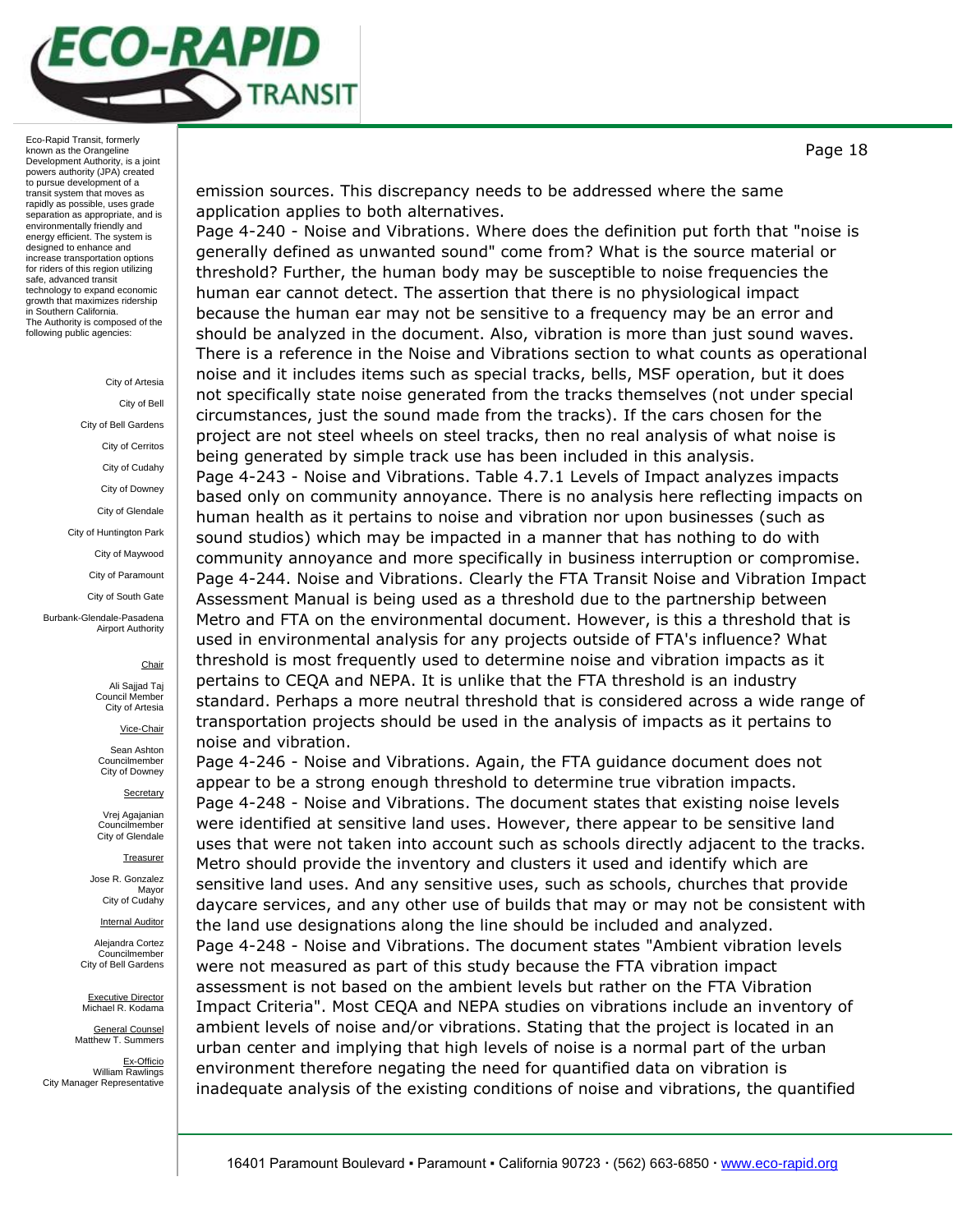

# City of Artesia City of Bell City of Bell Gardens City of Cerritos City of Cudahy City of Downey City of Glendale City of Huntington Park City of Maywood City of Paramount City of South Gate

Burbank-Glendale-Pasadena Airport Authority

## **Chair**

Ali Sajjad Taj Council Member City of Artesia

Vice-Chair

Sean Ashton Councilmember City of Downey

**Secretary** 

Vrej Agajanian Councilmember City of Glendale

**Treasurer** 

Jose R. Gonzalez Mayor City of Cudahy

**Internal Auditor** 

Alejandra Cortez Councilmember City of Bell Gardens

Executive Director Michael R. Kodama

General Counsel Matthew T. Summers

Ex-Officio William Rawlings City Manager Representative

increase to be expected, and how that increase in noise and vibration will be mitigated for both residents and workplaces.

Page 4-312 - Noise and Vibrations. Section 4.7.5.1 begins with what appears to be a CEQA checklist question for noise levels but the end of the question has been altered to reflect ""in excess of standards established by FTA or in the local general plans or noise ordinances" which is not from the CEQA checklist. The question to be addressed is if the project increases ambient noise levels period, not if it increases noise levels as determined by general plans, noise ordinances and the FTA. The analysis must include analyzing the increase in ambient noise and how it will be mitigated.

Page 4-314 - Noise and Vibrations. There are no noise impacts anticipated from the parking facilities, none. This seems unrealistic. The operation of a parking lot should generate some noise that did not exist prior to the existence of the parking lot. This should be looked at realistically based on the operation of a parking lot, analyzed and mitigations for minimizing any noise generated from the parking facility should be included in the environmental document.

Page 3-342 - Geotechnical / Seismic. The discussion in 4.9.2.4 should include discussion about water reclamation and how it might be captured.

Page 4-344 - Geotechnical / Seismic. Since the proposed LRT alignment crosses at least one seismic fault, what measures is Metro taking to ensure that trains are not derailed in during a seismic event (for at-grade, aerial and underground)?

Page 3-348 - Geotechnical/Seismic. When a detailed liquefaction evaluation is conducted, binding commitment to mitigate whatever is discovered out of that evaluation should be included in this environmental document.

Page 4-376 - Geotechnical/Seismic. Truck routes with vehicles carrying hazardous materials that are altered due to the project (and street closures) must be analyzed to see if they increase the risk of accident (and accidental exposure) to sensitive receptors and hazardous materials in general.

Page 4-383 – Hazards. The location and number of environmental concern sites should be used in the environmental justice analysis as justification for a larger EJ study area/corridor.

Page 4-386 – Hazards. Groundwater contamination concerns should be reviewed to see if water reclamation could help address any impacts to groundwater potentially created by the project.

Page 4-395 – Hazards. The risk of hazardous substance emissions is identical for both Alternative 1 and Alternative 3, no risk. So, choosing Alternative 1 as the LPA would have the same impacts as the Staff Preferred Alternative.

Page 4-405 – Hazards. HAZ PM-2 Disposal of Groundwater (Operational) - some of the municipalities along the line have water reclamation already in place. This should be looked at and considered as part of an incorporated strategy to mitigate disposal of groundwater during operations.

Page 4-406 – Hazards. Metro should consider (and analyze the potential for) funding to clean up contaminated soil in the project that does not require transportation money.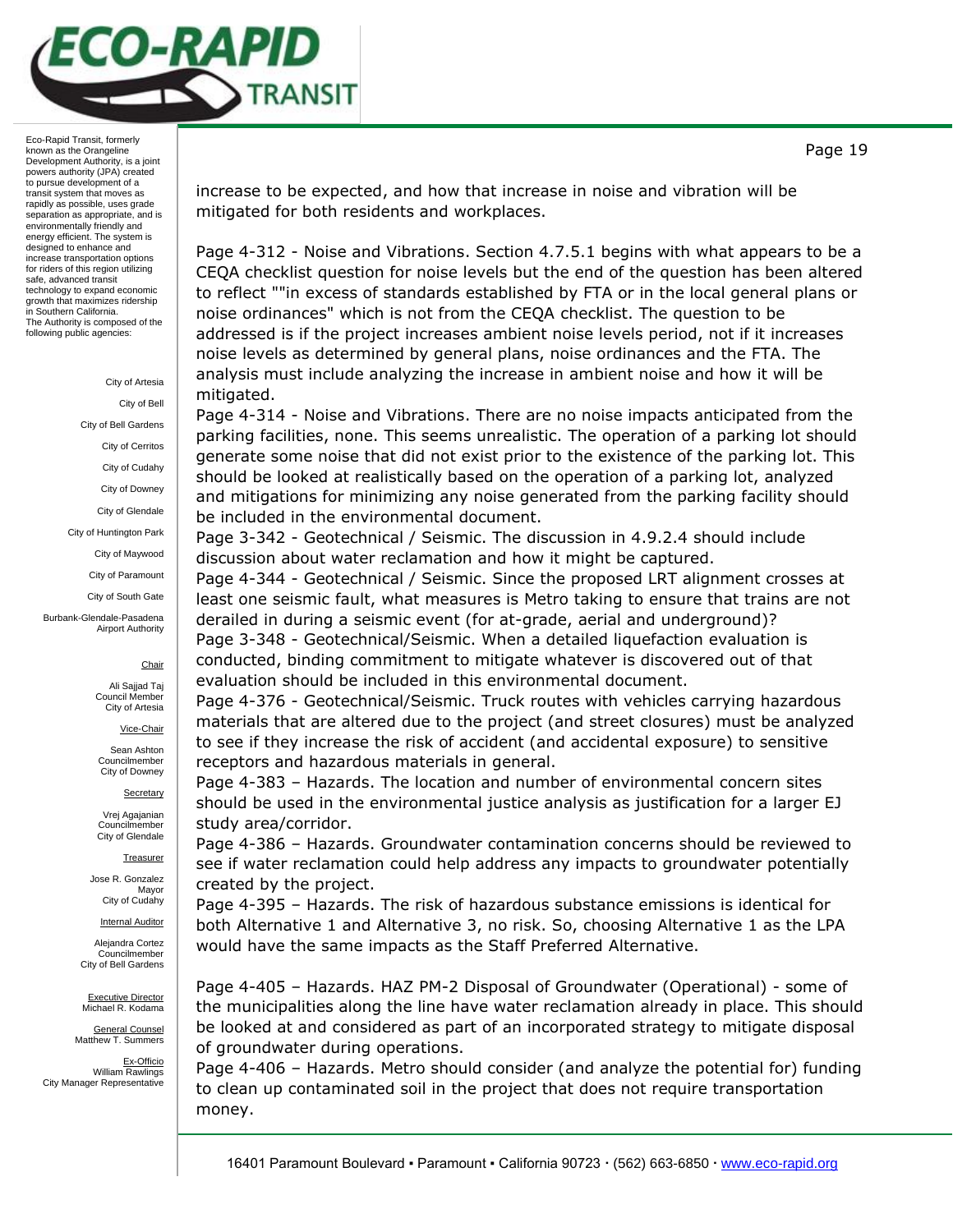

# City of Bell City of Bell Gardens City of Cerritos City of Cudahy City of Downey City of Glendale City of Huntington Park City of Maywood

City of Artesia

City of Paramount

City of South Gate

Burbank-Glendale-Pasadena Airport Authority

### **Chair**

Ali Sajjad Taj Council Membe City of Artesia

Vice-Chair

Sean Ashton Councilmember City of Downey

**Secretary** 

Vrej Agajanian Councilmember City of Glendale

**Treasurer** 

Jose R. Gonzalez Mayor City of Cudahy

**Internal Auditor** 

Alejandra Cortez Councilmember City of Bell Gardens

Executive Director Michael R. Kodama

General Counsel Matthew T. Summers

Ex-Officio William Rawlings City Manager Representative Page 4-436 - Water Resources. Community stakeholders support a station located at the Rio Hondo crossing. Consideration of a possible future station at this location should be included in the analysis in this section.

Page 4-451 – Energy. The use of low floor vehicles, charging at stations only, energy generating brakes, and under carriage charging, would enable trains to be powered by more sustainable energy sources, mitigate aesthetic impacts at stations (and along the route if catenaries or wires were eliminated) and would reduce energy resource expenditures which is consistent with project financial goals. Page 4-463 - Electromagnetic Fields. Again, charging trains at stations would eliminate electromagnetic emissions along the route and help protect potential negative significant impacts on human health.

Page 4-510 – Eco-Rapid Transit is impressed with Metro's ability to mitigate noise and integrate into the community at the existing Santa Monica Light Rail Maintenance Facility. A similar approach and design to the Santa Monica model is necessary for the selected WSAB Maintenance Facility. The same Maintenance facility construction and operations impacts exist here are they do in Santa Monica. Page 4-525 to 4-535 – Access to parklands and recreational facilities are important in the WSAB corridor. Access to the Los Angeles River and River LA project is more than a bicycle facility. It is also an important future parkland, cultural center and recreational facility.

Page 4-539 - Parklands and Community Facilities. Salt Lake Park will have parking impacts, there is potential for a structure with a recreational field/sports facility on top of the structure which will mitigate the parking impacts and will be consistent with the Parkland use. It also opens up the possibility for funding from recreational sources freeing up transportation funds being used for the project.

Page 4-540 - Parklands and Community Facilities. Mitigation Measure LU-1 (Consistency with Bike Plans) is inadequate as a mitigation for impacts created on Bike Paths. Local entities and municipalities should not have to change their plans to match Metro. Metro should incorporate improvements and designs into the project that helps satisfy the adopted bike plans of the local municipalities. This would truly mitigate impacts and not just satisfy a law of compatibility. In the cities of Cudahy, Huntington Park, South Gate, Maywood and Bell, there are possible bike path/plan conflicts with WSAB project (potential impact and mitigations are the same for Alternatives 1 and 3). Metro is interested in providing language to all cities to alter their existing bike plans so that there is no longer a conflict. The cities are under no obligation to do so. This is why there is a mitigation and why it is considered a potential significant impact without mitigation. This mitigation measure seems insufficient to mitigate the conflicts. Metro should be proposing (and analyzing in the FEIR) mitigations for each city that enables them to fulfill their bike plans. For example, they should be paying for designs and potentially actual bike path improvements for each of these cities. Another possibility is to assist cities with securing grants to make those bike path improvements that would then be consistent with the WSAB project. This can be done and should be legally required under CEQA/NEPA (and lack of making such mitigations has the potential to affect environmental justice issues since these communities have residents often dependent on bicycles).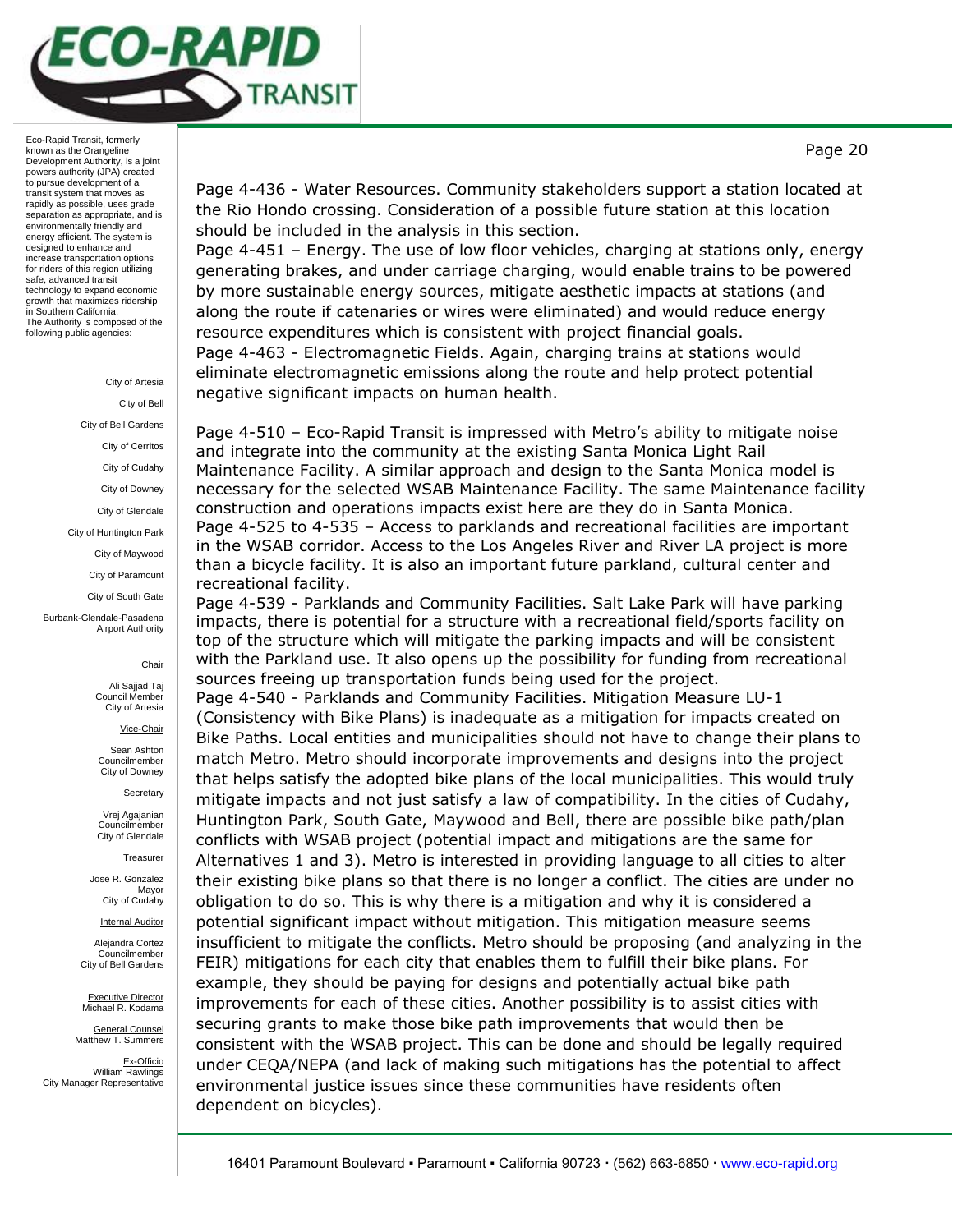

City of Artesia

City of Bell

City of Bell Gardens

City of Cerritos City of Cudahy

City of Downey

City of Glendale

City of Huntington Park

City of Maywood

City of Paramount

City of South Gate

Burbank-Glendale-Pasadena Airport Authority

### **Chair**

Ali Sajjad Taj Council Member City of Artesia

Vice-Chair

Sean Ashton Councilmember City of Downey

**Secretary** 

Vrej Agajanian Councilmember City of Glendale

**Treasurer** 

Jose R. Gonzalez Mayor City of Cudahy

Internal Auditor

Alejandra Cortez Councilmember City of Bell Gardens

Executive Director Michael R. Kodama

General Counsel Matthew T. Summers

Ex-Officio William Rawlings City Manager Representative

Page 4-550, 4.16.5.2 - Parklands and Community Facilities. There would be no danger of the increase and deterioration of existing recreational facilities if Metro were to provide additional recreational opportunities. Additional facilities on parking sites would be one option and is worth analyzing as a mitigation option. Page 4-555 - Economic Fiscal Impacts. The Paramount and Bellflower MSF options do "not include the construction of recreational facilities or require the expansion of existing recreational facilities." This is inconsistent with Metro's message during public and community meetings where they showed a picture of the MSF in West Los Angeles/Culver City/Santa Monica that does have a recreational facility. A recreational buffer should be analyzed and included in the design plans for the project.

Page 4-557 - Economic Fiscal Impacts. A 0.25-mile and 0.50-mile area around the proposed station areas is insufficient as the area providing data for economic analysis. This limited geography is not a reliable way to analyze fiscal information and does not reflect the true economic conditions of the areas/cities affected by the project.

Page 4-559 – The local government agencies need revenue to support local services, like public safety, the cost of which will only increase for communities with stations. The impact of the 3% local share required by Metro puts an unfair burden on our environmental justice communities.

Page 4-559 - Economic Fiscal Impacts. Revitalization of underutilized or vacant parcels, encouragement of new housing near transit center, supporting pedestrians and bike facilities, and preserving or expanding of open spaces and recreation that is referred to in the environmental document in order to be realized, must be included in the design, environmental considerations and analysis, and used to identify new funding sources that are not solely transportation funding in nature.

Page 4-561 - Economic Fiscal Impacts. Direct local hiring to fill transit jobs and indirectly as transit workers spend their earnings can only be realized if Metro commits to these measures.

Page 4-563 - Economic Fiscal Impacts. The beneficial impacts to the regional economy will only happen if Metro commits to actions that analyze TOD development, economic opportunities and employment support in this environmental document.

Page 4-564 - Economic Fiscal Impacts. Business parking losses are expected. This is an impact that needs to be mitigated and is contrary to project goals. Additional parking, parking replacement spaces, and business retention and support strategies need to be analyzed and committed to in this environmental review.

Page 4-565, Table 4.17.5 – It seems that the General Fund Revenues should be higher in Alternative 1 and 2 than in Alternative 3 and 4 because of the access to Downtown Los Angeles and other regional destinations.

Page 4-566 - Economic Fiscal Impacts. Determining the magnitude of the business displacement impact by comparing the number of employees displaced to the total employment in the areas surrounding the proposed light rail line is an inadequate analysis of how businesses will be impacted by the project. Quantifying the number of businesses (and their employees) who will have their businesses and/or jobs eliminated needs to be included in the analysis.

Page 4-568 - Economic Fiscal Impacts. If the MSF is offering new jobs, then language about local hires needs to be considered and committed to in the environmental document.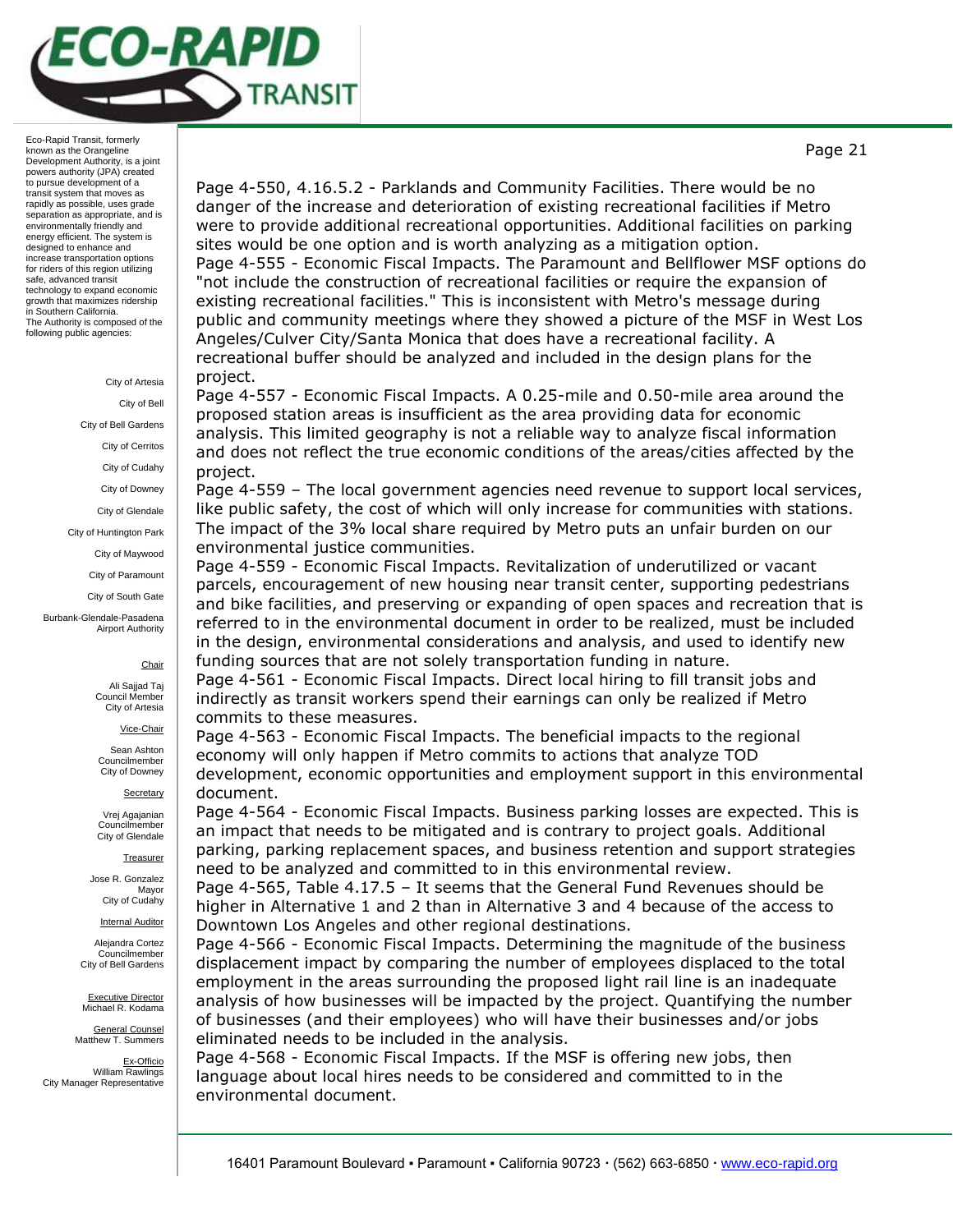

#### City of Artesia

City of Bell City of Bell Gardens City of Cerritos City of Cudahy City of Downey City of Glendale City of Huntington Park City of Maywood City of Paramount City of South Gate Burbank-Glendale-Pasadena Airport Authority

#### **Chair**

Ali Sajjad Taj Council Member City of Artesia

Vice-Chair

Sean Ashton Councilmember City of Downey

**Secretary** 

Vrej Agajanian Councilmember City of Glendale

**Treasurer** 

Jose R. Gonzalez Mayor City of Cudahy

Internal Auditor

Alejandra Cortez Councilmember City of Bell Gardens

Executive Director Michael R. Kodama

General Counsel Matthew T. Summers

Ex-Officio William Rawlings City Manager Representative

Page 4-571 – Safety and security is important for the entire line. A successful safety and security program must be a partnership between Metro, local jurisdictions, businesses and residents. Additionally, local municipalities shall be entitled to ongoing Metro funding to offset the added cost of police services that will generated by the station areas. As with other explanation of mitigations, the study refers to a Metro policy (920-924), but does not explain the policy nor provide a link to find it.

Page 4-631 - Economic Fiscal Impacts. Impacts to businesses during construction are more significant than can be addressed by the Community Outreach Plan. There is no discussion of developing programs that meet the businesses needs or mitigate losses after meeting with the owners. More is needed than marketing.

Page 4-853 - Environmental Justice. The threshold definition of an environmental justice community must include quantifications and impacts to the human health of residents and workers in the cities identified in the study corridor.

Page 4-853 - Environmental Justice. The cities of Maywood and Bell Gardens were not included in the Environmental Justice analysis and are not considered affected by the project. These cities were included in the Metro study corridor and need to be included in all aspects of environmental review and analysis including the category of Environmental Justice. Connections between these cities and stations in Huntington Park and Cudahy need to be analyzed and included in the design for the project. Excluding the cities of Maywood and Bell Gardens is a significant negative impact to two environmental justice communities.

Page 4-854 - Environmental Justice. Environmental Justice communities are also those communities exposed to greater numbers/amounts of toxic industry than other communities. Exposure to this type of industry and human health risks in general must be made a greater part of the environmental justice analysis in the document. Page 4-866, figure 4.22-4 – Maywood and Bell Gardens should be included on this map. They both have a significant low-income, minority population.

Page 4-869 - Environmental Justice / Noise and Vibrations / Transportation / Air Quality. Metro admits to unmitigated impacts, in addition to noise and vibration, in transportation and air quality. These need to be fully mitigated.

Page 4-871 - In South Gate, parking demand exceeds the amount of off-street parking provided by the project. This needs to be mitigated to that full parking is provided.

Page 4-873 - Environmental Justice. Permanent business displacement must be fully mitigated and not just financially compensated. Metro needs to work with the local cities to reduce these negative impacts.

Page 4-875 - Metro admits to unmitigated impacts in noise and vibration. These need to be fully mitigated.

## *Section 4(f) Evaluation*

The protections afforded under the Section 4(f) evaluation have been in many cases underestimated or are in error. For example, Paramount High School is a publicly owned resource and functions as a recreational property for the community during off-school hours. While Paramount High School is listed as a Section 4(f) property, the off-school hours recreational function is completely ignored in the Appendix BB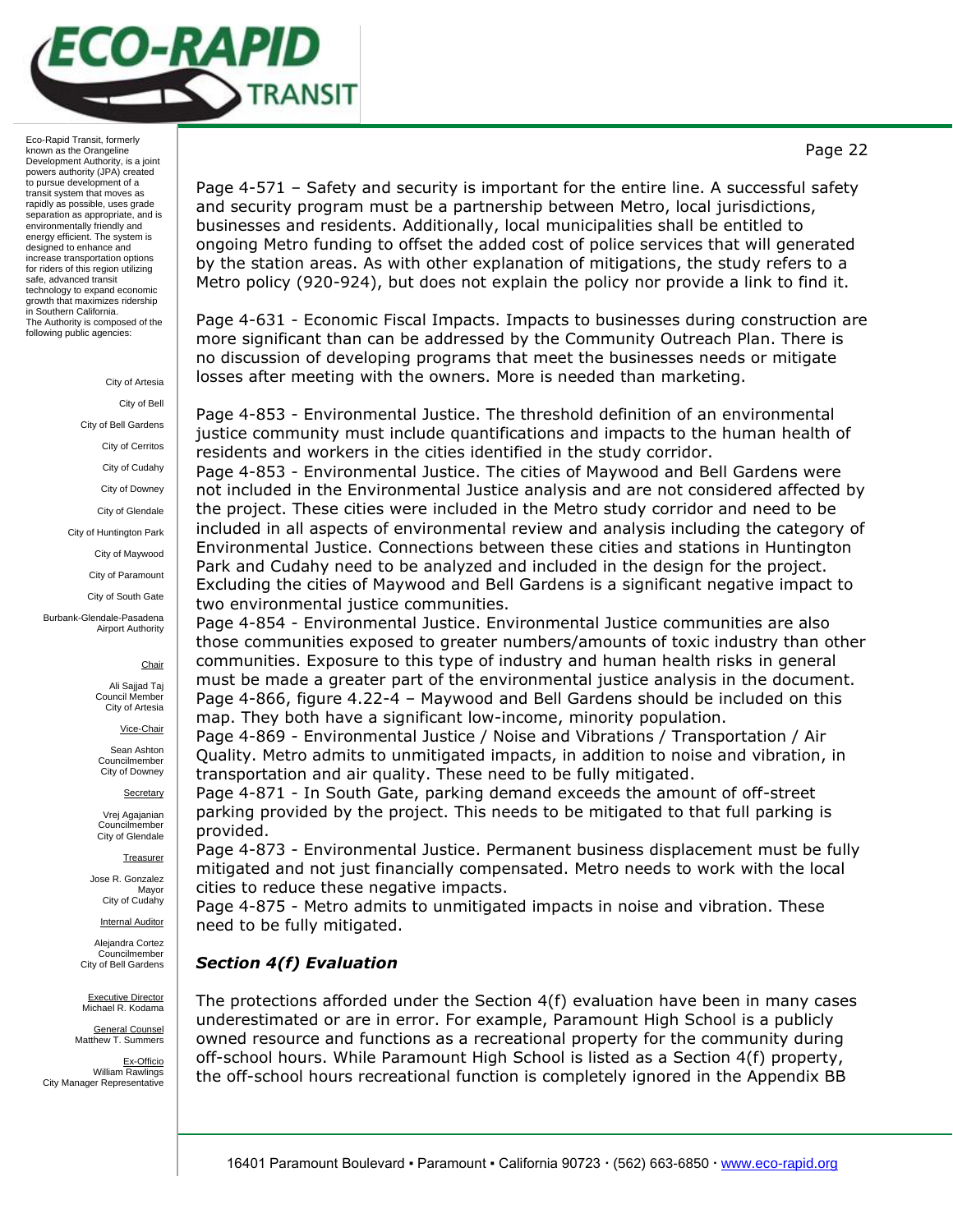

> City of Artesia City of Bell City of Bell Gardens City of Cerritos City of Cudahy City of Downey City of Glendale City of Huntington Park City of Maywood City of Paramount City of South Gate

#### Burbank-Glendale-Pasadena Airport Authority

**Chair** 

Ali Sajjad Taj Council Member City of Artesia

Vice-Chair

Sean Ashton Councilmember City of Downey

**Secretary** 

Vrej Agajanian Councilmember City of Glendale

**Treasurer** 

Jose R. Gonzalez Mayor City of Cudahy

Internal Auditor

Alejandra Cortez Councilmember City of Bell Gardens

Executive Director Michael R. Kodama

General Counsel Matthew T. Summers

Ex-Officio William Rawlings City Manager Representative

analysis. Additionally, there are historic resources that are not acknowledged as needing protection under the analysis of this section.

The opportunity to leave these publicly owned assets in a better condition than prior to project has been ignored. For example, Salt Lake Park is listed as a property in need of protection under Section 4(f) yet the environmental analysis for the site states that the site will be left with insufficient parking (less than prior to the project construction and operation). Salt Lake Park is a good example of how an identified protected property can be left in a condition that benefits from the project. Increasing the parking for the park while providing new additional recreational facilities on top of the parking has not been evaluated. Such an improvement should be considered, analyzed and evaluated under this section.

Greater access to historic sites along the different alternatives has not been identified as possible greater benefit under Section 4(f). For example, easier accessibility to El Pueblo De Los Angeles State and Historic Monument from the

The Gateway Cities COG area could benefit from the state park through increased revenues and donations resulting from greater awareness of the historic resource. The analysis in Appendix BB is inadequate and the conclusions made in the DEIR/EIS as it relates to Section 4(f) are at best inaccurate and in many instances short sighted of the opportunities available to improve Section 4(f) properties.

# *Evaluation of Alternatives*

Page 6-2 – How does the short line in Alternative 2 impact ridership? How does it impact the ability to compare ridership on Alternative 1 versus Alternative 2? While it costs \$100 million more as part of Alternative 2, how would it change ridership if a short line was also proposed as part of Alternative 1?

Page 6-6 – Eco-Rapid Transit believes that there should be greater economic and community benefits for the entire line if the line goes to Downtown Los Angeles (Alternative 1 and 2) rather than stopping at Slauson (Alternative 3). Please explain your statement.

Page 6-13 – Does Metro have a more detailed explanation and a list of community groups opposed and those in favor of the Little Tokyo station? Eco-Rapid Transit has heard from a number of groups within Little Tokyo in support of the station. General Alternatives Comment – For Alternative 1, Design Option 2, Little Tokyo is by far the primary transit ridership station. It is the station that would be used to not only access Little Tokyo, but also the Government Center in Downtown Los Angeles. Without this station riders have to transfer to Dow and destinations along the Gold Line going through East Los Angeles. This is one place that would require a below grade station. Cities and stakeholder groups have been working closely with Little Tokyo community members and the Industrial BID through this process (since 2009). Alternative 1, Design Option 2 should be chosen as the Locally Preferred Alternative.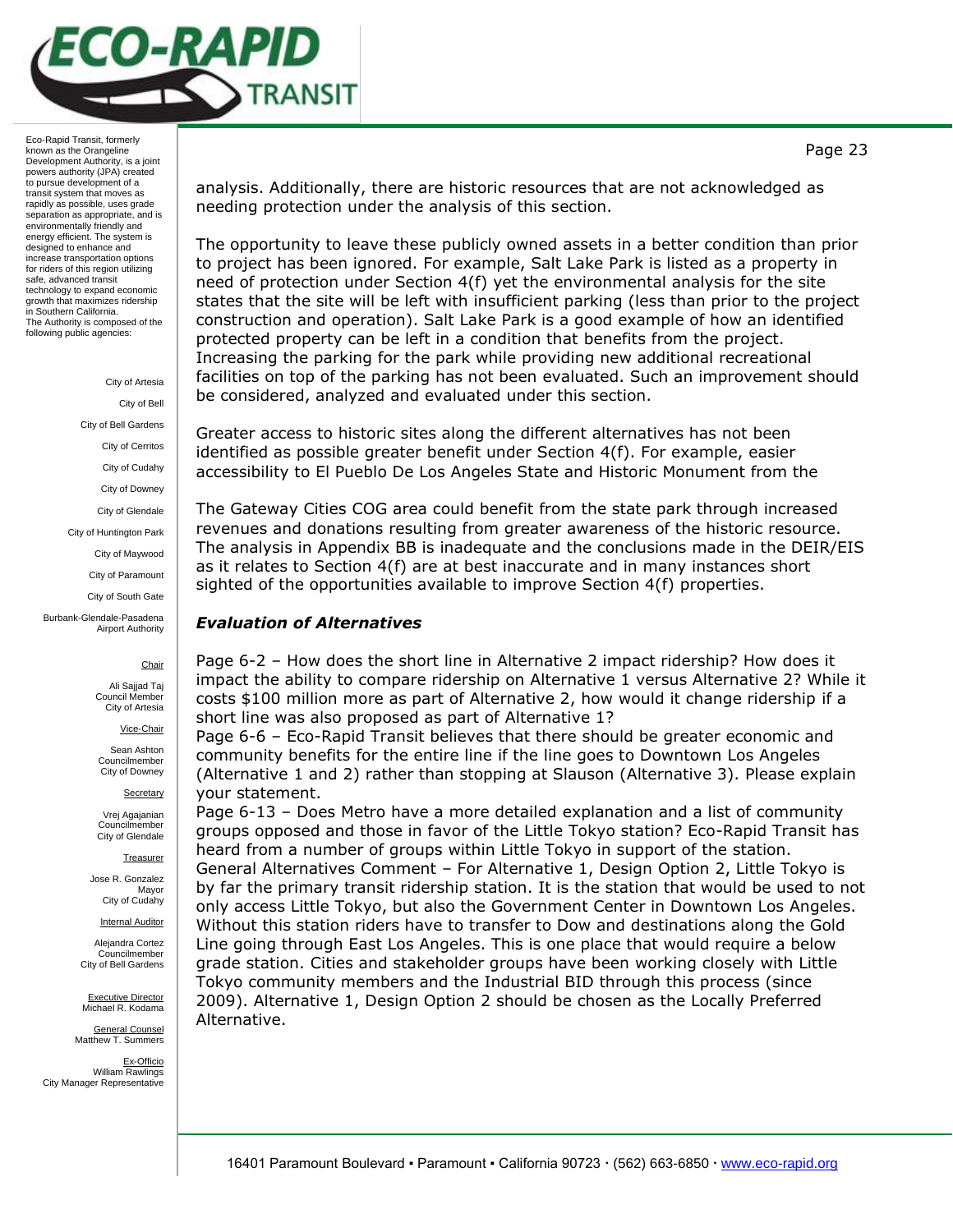

> City of Artesia City of Bell City of Bell Gardens City of Cerritos City of Cudahy City of Downey City of Glendale City of Huntington Park City of Maywood City of Paramount City of South Gate Burbank-Glendale-Pasadena Airport Authority

> > **Chair**

Ali Sajjad Taj Council Member City of Artesia

Vice-Chair

Sean Ashton Councilmember City of Downey

**Secretary** 

Vrej Agajanian Councilmember City of Glendale

**Treasurer** 

Jose R. Gonzalez Mayor City of Cudahy

Internal Auditor

Alejandra Cortez Councilmember City of Bell Gardens

Executive Director Michael R. Kodama

General Counsel Matthew T. Summers

Ex-Officio William Rawlings City Manager Representative

## *Public Outreach, Agency Consultation and Coordination*

Page 7-12 – The City of Maywood is also part of the Gateway Cities City Manager TAC and has attended their meetings.

Page 7-19 – Eco-Rapid Transit would like to see the Downtown Los Angeles survey, survey methodology and be provided more qualitative and quantitative analysis. An appropriate survey should include information related to population, sample size, sample design, data collection and potential sampling error. It should minimize sampling error and present data with a minimum of potential biases.

## **Areas of Concern**

Many of our cities have the highest densities in the region. For example, Cudahy's density per acre is nationally second, only to Manhattan, Huntington Park is not far behind. All changes to the infrastructure impact their already taxed systems and facilities. The cities have reached their capacity to serve any additional increases in residences and demands on infrastructure. Any changes made by the project must address these local needs.

Eco-Rapid Transit is also concerned with safety and security of the entire WSAB project. It is important that Metro has detailed and clearly articulated plans to work with our cities and local law enforcement with the intention of eventually entering into an MOU with Metro so that there is an understanding of the roles and responsibilities. For example, this can include when someone calls 911 and crosses jurisdictional boundaries in the corridor. Metro needs to work with our cities to cover the additional policing costs anticipated with this project.

Eco-Rapid Transit believes that Alternative 1, Design Option 2 provides the best scenario for attracting state and federal funding as well as interest from the private sector. As with the Metro Purple Line, even if the WSAB is considered as a phased project, then the environmental analysis will already be certified and it makes the likelihood of future funding greater because the entire line is closer to shovel ready. Further, many funding eligibility requirements include the requirement for a certified environmental review and Record of Decision (ROD), not just inclusion in an environmental analysis document. Finally, it still allows for changes in the environmental document through an amendment or supplemental process.

Eco-Rapid Transit, Gateway Cities COG, Gateway Cities COG City Manager TAC, cities in the corridor and others have been working together with Metro to create a quality, energy efficient, sustainable, modern transit project within very difficult funding and cost constraints. We urge Metro to consider this as you review and address our comments.